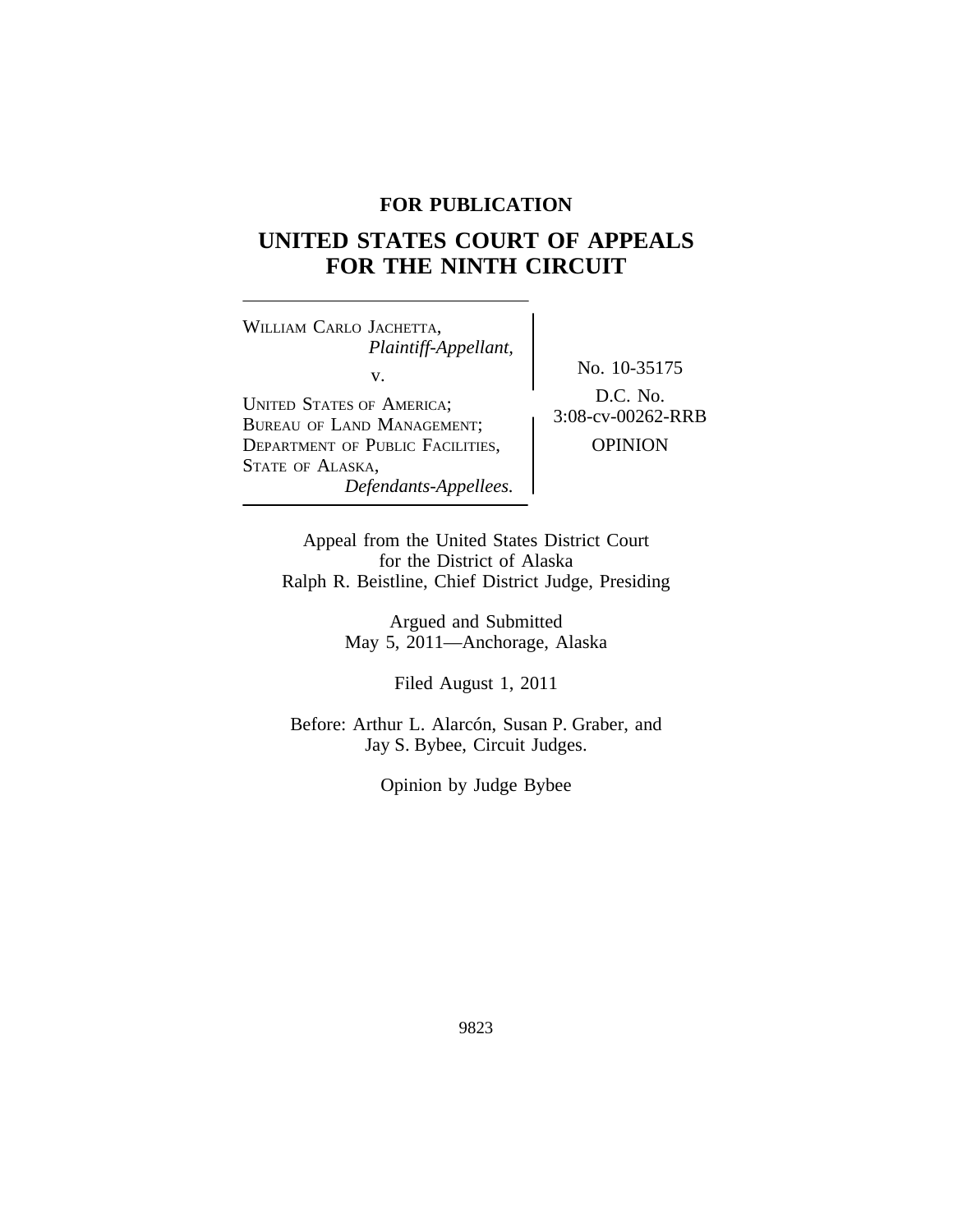# **COUNSEL**

Samuel J. Fortier, Fortier & Mikko, P.C., Anchorage, Alaska, for the plaintiff-appellant.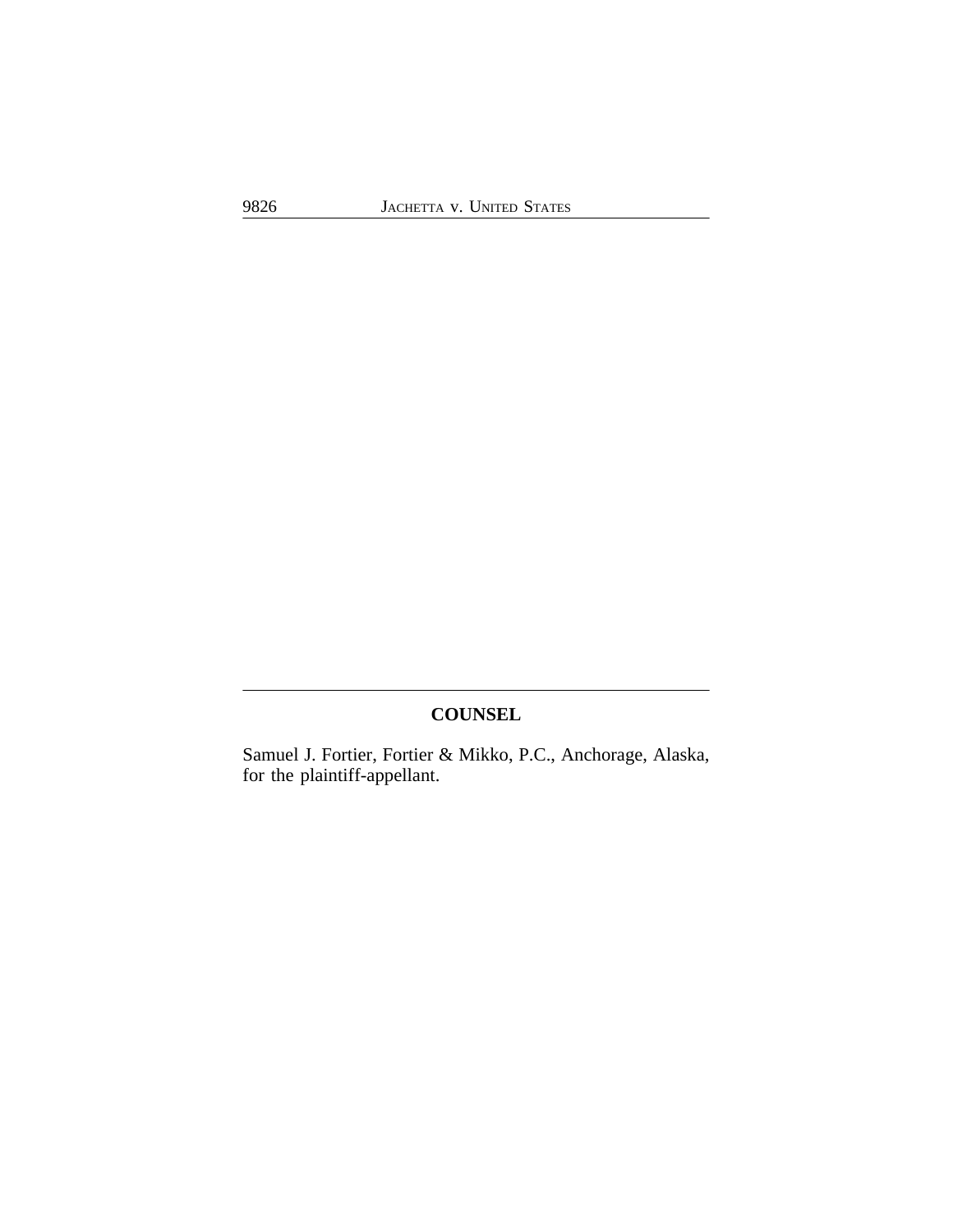Justin R. Pidot, Assistant United States Attorney, Washington, DC, for defendant-appellee United States of America.

Sean P. Lynch, Assistant Attorney General, Juneau, Alaska, for defendant-appellee State of Alaska.

### **OPINION**

BYBEE, Circuit Judge:

In 1971, William Carlo Jachetta applied for a 160-acre Native allotment comprised of two parcels (Parcel A and Parcel B) but, because of an error of the United States government, his application was initially processed only as a request for Parcel A, which the Bureau of Land Management ("BLM") issued to Jachetta in 1986. In 2004, after long and complicated administrative proceedings, the BLM finally issued Jachetta his allotment for Parcel B. By this time, however, Parcel B had been used as a "material site" by the State of Alaska Department of Transportation ("Alaska" or the "State") and by the Alyeska Pipeline Service Company ("Alyeska") who, among other things, had extracted over 700,000 cubic yards of gravel from the allotment. Dissatisfied with the physical condition of Parcel B, Jachetta sued the BLM, Alaska, and Alyeska in federal court, alleging causes of action for inverse condemnation, injunctive relief, nuisance, breach of fiduciary duties, and civil rights violations. The district court dismissed Jachetta's action against the BLM and Alaska on the basis of sovereign immunity, and Jachetta appeals the dismissal to this court. We hold that sovereign immunity bars Jachetta's entire action against Alaska but, at this point, only part of his action against the BLM.

### FACTUAL AND PROCEDURAL BACKGROUND

In December 1971, Jachetta, an Alaska Native, applied to the Bureau of Indian Affairs ("BIA") for a Native allotment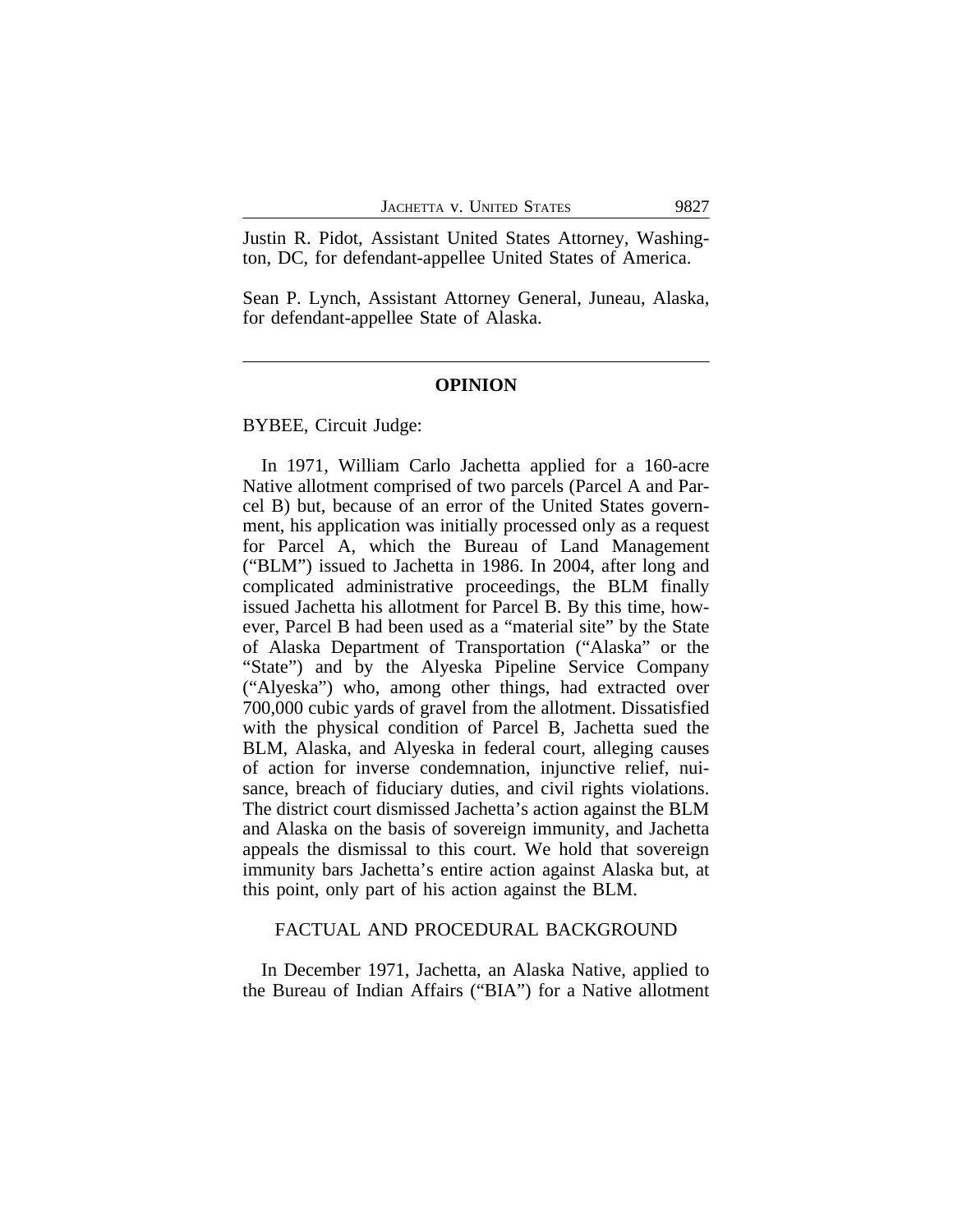under the Alaska Native Allotment Act of 1906. Although Jachetta sought a 160-acre allotment—comprised of a 50-acre parcel (Parcel A) and a 110-acre parcel (Parcel B)—the BIA erroneously omitted any reference to the 110-acre parcel when it accepted his application. Consequently, when the BLM approved Jachetta's application in 1986, the BLM issued Jachetta an allotment only for Parcel A. Though by this time Jachetta had realized the BIA's error and had filed a request with the BLM to amend his application to reflect that he was also seeking an allotment for Parcel B, the BLM denied his request. Jachetta appealed the BLM's decision and, after protracted administrative proceedings, finally received an allotment for Parcel B in July 2004.

During this time, Parcel B did not remain untrammelled. Before the BLM issued Jachetta his allotment for Parcel B, the BLM granted permits to third parties, including Alaska and Alyeska, for the use of Parcel B as a "material site." Since 1973, Alaska and Alyeska have removed over 700,000 cubic yards of gravel from Parcel B which, according to Jachetta, created a giant crater on the parcel and transformed the parcel into a moonscape. Once Jachetta received his allotment for Parcel B, he sued the BLM, Alaska, and Alyeska, seeking monetary and injunctive relief for the gravel extracted by Alaska and Alyeska and for Alyeska's alleged destruction of vegetation, removal of trees and other resources, placement of barriers, and prevention of Jachetta's "rightful use of occupancy" of Parcel B. Specifically, Jachetta brought five causes of action: (1) *inverse condemnation* against the State and Alyeska for "extracting and carrying off rock, sand and gravel [from Parcel B] without compensati[on]"; (2) *injunctive relief* against all defendants to prevent any future inverse condemnation; (3) *nuisance* against all defendants for "contaminating or otherwise polluting [Parcel B]"; (4) *breach of fiduciary duties* against the BLM for, among other things, failing to preserve the original character of Parcel B; and (5) *civil rights violations* under 42 U.S.C. §§ 1983 and 1985 against all defendants for conspiring among themselves to destroy Parcel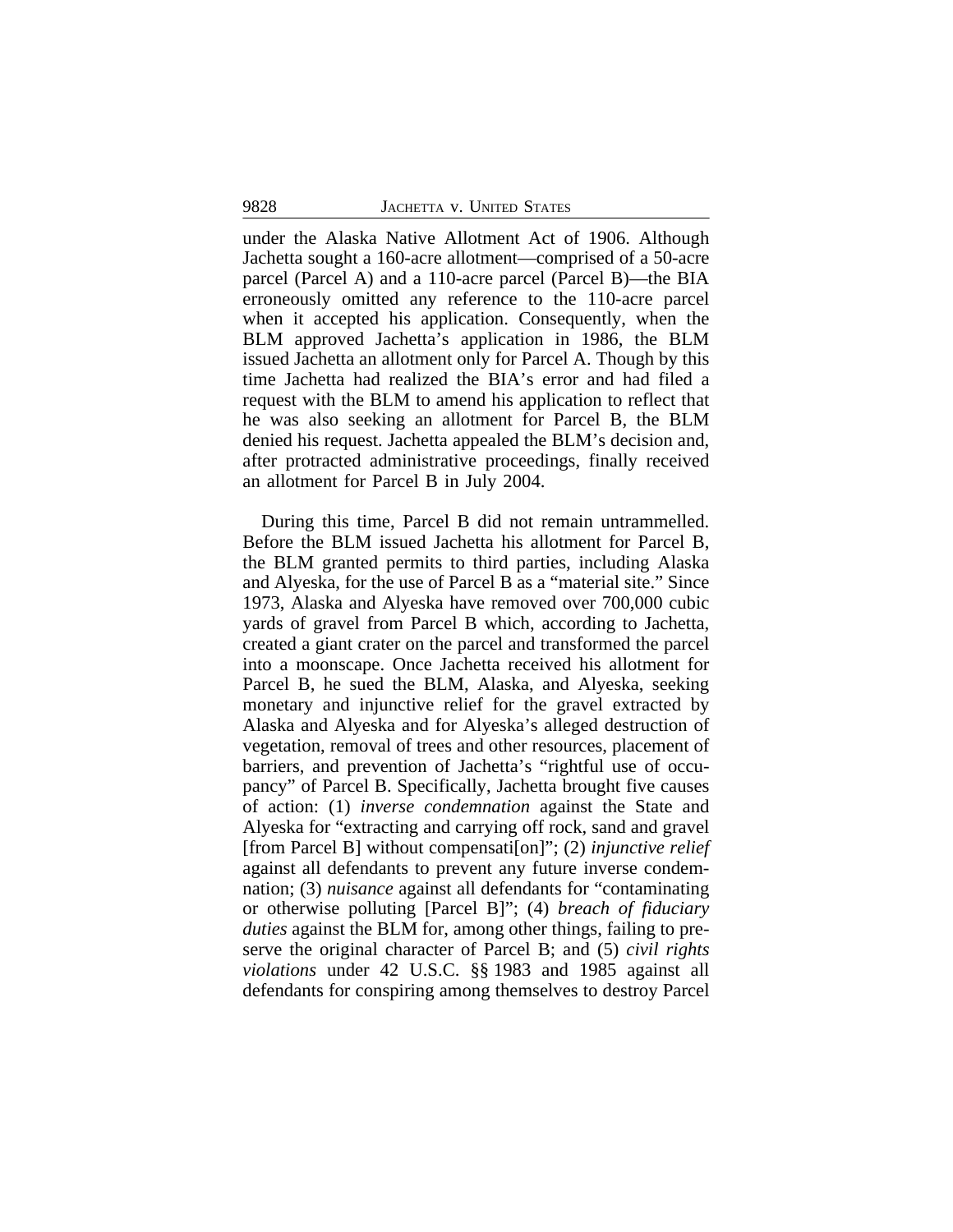B. In his prayer for relief, Jachetta requested an injunction and monetary damages equivalent to the fair market value of the resources extracted from his land.

The BLM filed a motion to dismiss, arguing that sovereign immunity barred Jachetta's action against the United States, that the action was barred by the statute of limitations, and that Jachetta's complaint failed to state claims upon which relief can be granted. Alaska also filed a motion to dismiss, which argued only that the Eleventh Amendment barred Jachetta's action against the State. The district court held that federal sovereign immunity barred Jachetta's action against the BLM and dismissed Jachetta's action against the BLM for lack of subject matter jurisdiction. The district court also held that Alaska was immune from suit under the Eleventh Amendment and granted Alaska's motion to dismiss. Jachetta has timely appealed the district court's rulings to this court.

# JURISDICTION AND STANDARD OF REVIEW

Although Jachetta's action against Alyeska is still pending before the district court, the district court entered two judgments—one dismissing Jachetta's action against the BLM, and one dismissing Jachetta's action against Alaska in which it expressly certified that there was no just reason to delay the entry of judgment in favor of these two parties. Because the district court complied with Federal Rule of Civil Procedure 54(b), we have jurisdiction under 28 U.S.C. § 1291. *Nat'l Ass'n of Home Builders v. Norton*, 340 F.3d 835, 840 (9th Cir. 2003). We review de novo the district court's dismissals on the grounds of state and federal sovereign immunity. *Cholla Ready Mix, Inc. v. Civish*, 382 F.3d 969, 973 (9th Cir. 2004); *Orff v. United States*, 358 F.3d 1137, 1142 (9th Cir. 2004).

### DISCUSSION

This appeal raises two issues: (1) whether federal sovereign immunity bars Jachetta's action against the BLM; and (2)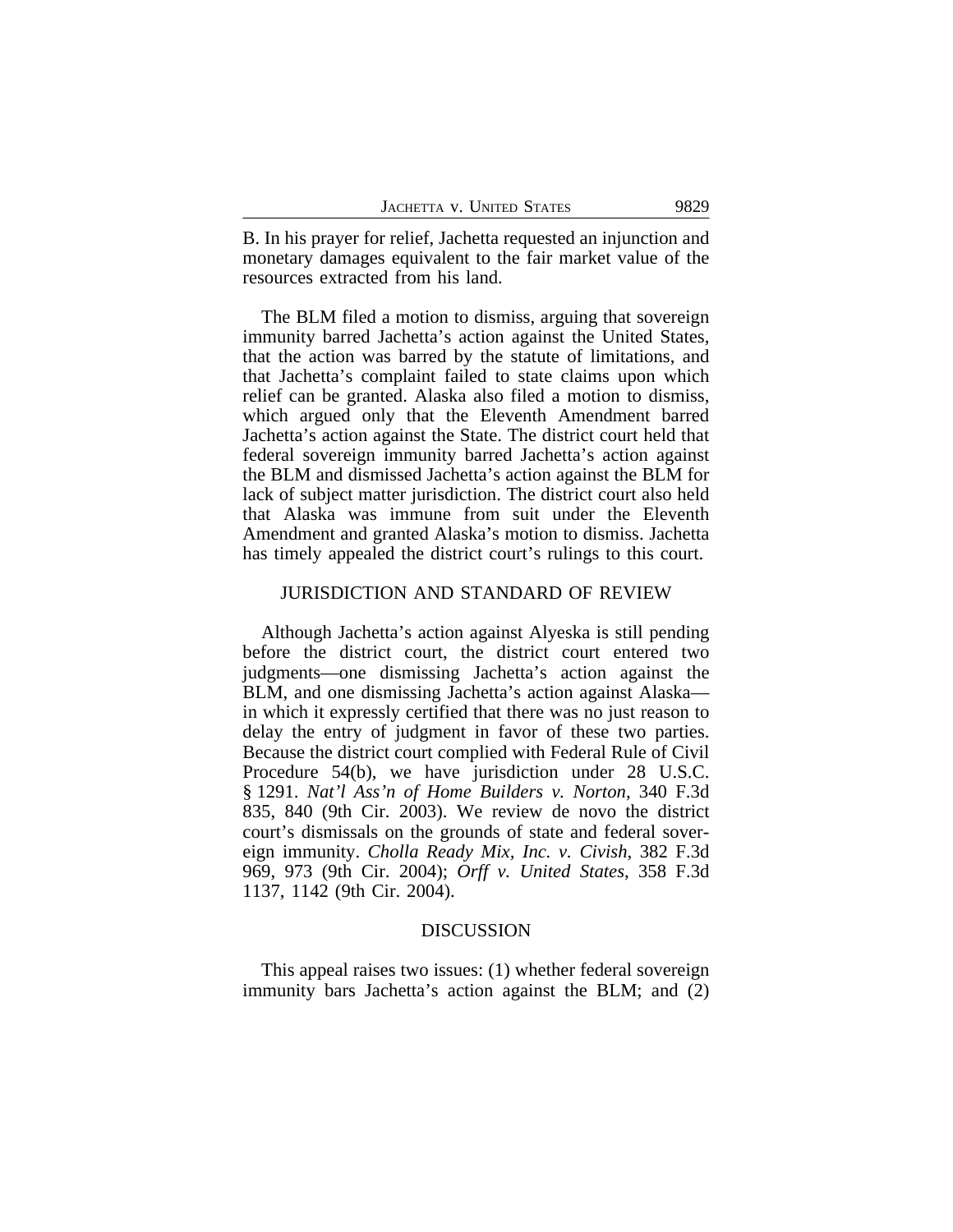whether the Eleventh Amendment bars Jachetta's action against Alaska. We discuss each issue in turn.

## A. *Federal Sovereign Immunity*

"It is axiomatic that the United States may not be sued without its consent and that the existence of consent is a prerequisite for jurisdiction." *United States v. Mitchell*, 463 U.S. 206, 212 (1983). Before we may exercise jurisdiction over any suit against the government, we must have "a clear statement from the United States waiving sovereign immunity, together with a claim falling within the terms of the waiver." *United States v. White Mountain Apache Tribe*, 537 U.S. 465, 472 (2003) (citations omitted); *see also United States v. Park Place Assocs., Ltd.*, 563 F.3d 907, 923-24 (9th Cir. 2009) (discussing the relationship between sovereign immunity and subject matter jurisdiction). The government's waiver of sovereign immunity cannot be implied, but "must be unequivocally expressed in statutory text." *Lane v. Pena*, 518 U.S. 187, 192 (1996).

Here, Jachetta points to several statutes that he claims waive the sovereign immunity of the United States: (1) the Federal Tort Claims Act ("FTCA"); (2) 25 U.S.C. § 345, which authorizes actions for Native allotments; (3) 25 U.S.C. § 357, which allows states to condemn Native allotments for a public purpose; (4) the general jurisdiction provision 28 U.S.C. § 1343 $(a)(3)$ ; and  $(5)$  two civil rights provisions, 42 U.S.C. §§ 1983 and 1985. Of these, we conclude that only the FTCA may waive the BLM's sovereign immunity for some, but not all, of Jachetta's claims.

# 1. The Federal Tort Claims Act

**[1]** The FTCA authorizes private tort actions against the United States "under circumstances where the United States, if a private person, would be liable to the claimant in accordance with the law of the place where the act or omission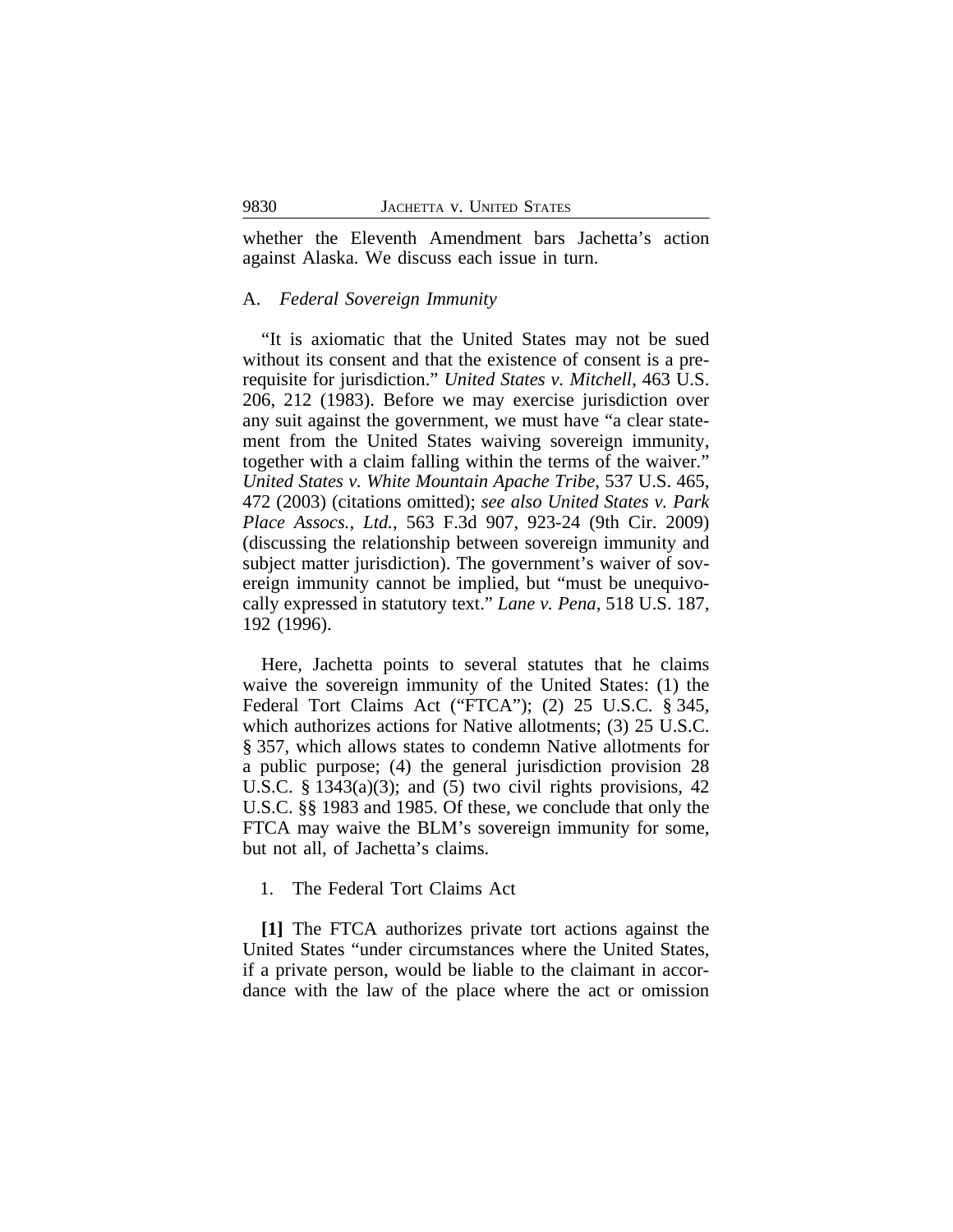JACHETTA V. UNITED STATES 9831

occurred." 28 U.S.C. § 1346(b)(1); *see United States v. Olson*, 546 U.S. 43, 44 (2005). Accordingly, if Alaska law imposes tort liability upon a private person for any of the claims alleged in Jachetta's complaint, the FTCA may waive the BLM's sovereign immunity. *See Bolt v. United States*, 509 F.3d 1028, 1031 (9th Cir. 2007) ("[T]he party seeking federal jurisdiction . . . must therefore demonstrate that Alaska law would recognize a [tort] cause of action . . . against a private individual for like conduct."); *Love v. United States*, 60 F.3d 642, 644 (9th Cir. 1995) ("To recover under the FTCA, the [plaintiff] must show the government's actions, if committed by a private party, would constitute a tort in Montana."); *Schwarder v. United States*, 974 F.2d 1118, 1122 (9th Cir. 1992) ("[T]he FTCA directs us to look to the law of the state in which the government official committed the tort to determine the scope of sovereign immunity. If the law of that state makes private parties liable . . . then the United States is liable for the same.").

**[2]** Here, the district court held that the FTCA did not waive sovereign immunity because Jachetta's complaint did not include any claims that are torts under Alaska law. The district court was only partly correct. Counts 1, 2, and 5 of Jachetta's complaint—styled as causes of action for inverse condemnation, injunctive relief to prevent future unconstitutional takings, and violations of federal civil rights statutes clearly are not torts under Alaska law; nor could they be, as they do not allege violations of Alaska law. Rather, these counts allege that the BLM violated Jachetta's federal civil rights and deprived Jachetta of his federal constitutional rights. Although these claims may be characterized as constitutional torts, they are not actionable under the FTCA because any liability would arise under federal rather than state law. Accordingly, the FTCA does not provide a waiver of sovereign immunity for these claims. *See FDIC v. Meyer*, 510 U.S. 471, 478 (1994) ("[T]he United States simply has not rendered itself liable under [the FTCA] for constitutional tort claims."); *Delta Sav. Bank v. United States*, 265 F.3d 1017,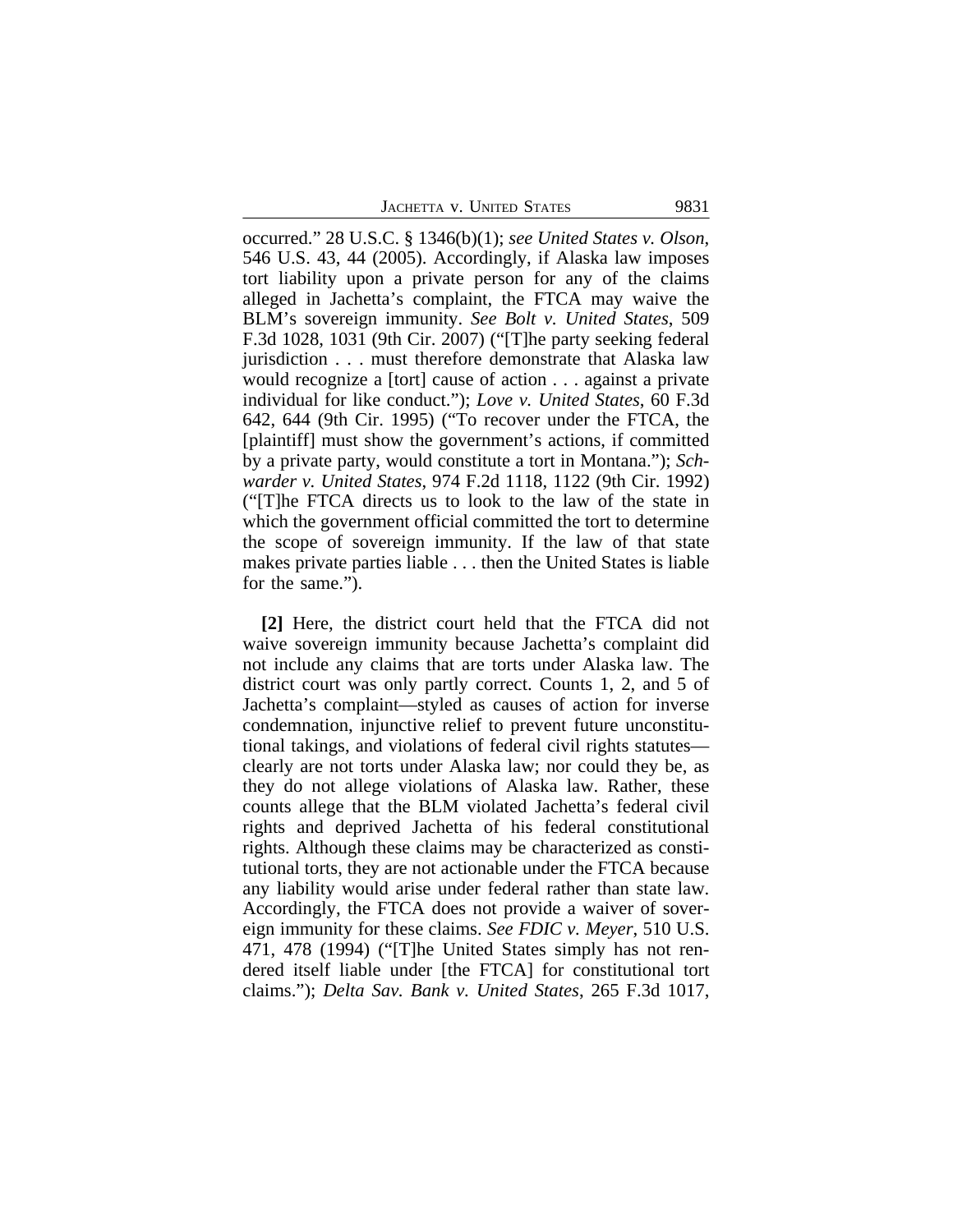1024-25 (9th Cir. 2001) (holding that the FTCA does not waive the government's sovereign immunity for claims alleging violations of 42 U.S.C. § 1986); *see also Love*, 60 F.3d at 644 ("The breach of a duty created by federal law is not, by itself, actionable under the FTCA."); *Johnson v. Sawyer*, 47 F.3d 716, 727 (5th Cir. 1995) (en banc) ("[T]he FTCA was not intended to redress breaches of federal statutory duties." (citation omitted)).

**[3]** By contrast, Count 3 alleges a cause of action for nuisance, which clearly is a state law tort. Under Alaska law, "[a] nuisance is a 'substantial and unreasonable interference with the use or enjoyment of real property.' " *Maddox v. Hardy*, 187 P.3d 486, 498 (Alaska 2008) (quoting Alaska Stat. § 09.45.255). This definition captures a classic tort, *see* W. Page Keeton et al., *Prosser and Keeton on the Law of Torts* § 87, at 622 (5th ed. 1984) [hereinafter *Prosser and Keeton*] ("Private nuisance *is a tort* that protects the interest of those who own or occupy land from conduct committed with the intention of interfering with a particular interest—the interest in use and enjoyment." (emphasis added)), as Alaska courts have recognized, *see, e.g., Lybrand v. Trask*, 31 P.3d 801, 803 (Alaska 2001) (stating that the defendants "alleged various *tortious* . . . activities, including trespass, *nuisance*, and misrepresentation" (emphasis added)); *Parks Hiway Enters, LLC v. CEM Leasing, Inc.*, 995 P.2d 657, 666 & n.45 (Alaska 2000) (discussing the tort of private nuisance under Alaska law and citing to the Restatement (Second) of Torts). We thus hold that Count 3 of the complaint brings a state law tort claim and, accordingly, that the FTCA may provide a waiver of sovereign immunity for this claim. *See Lhotka v. United States*, 114 F.3d 751, 753-54 (8th Cir. 1997) (holding that the plaintiffs stated a prima facie case of nuisance under Minnesota law and reversing the district court's dismissal of their FTCA action); *Bartleson v. United States*, 96 F.3d 1270, 1274-76 (9th Cir. 1996) (holding that California property owners could proceed against the United States in their FTCA action under a permanent nuisance theory); *Huffman v. United*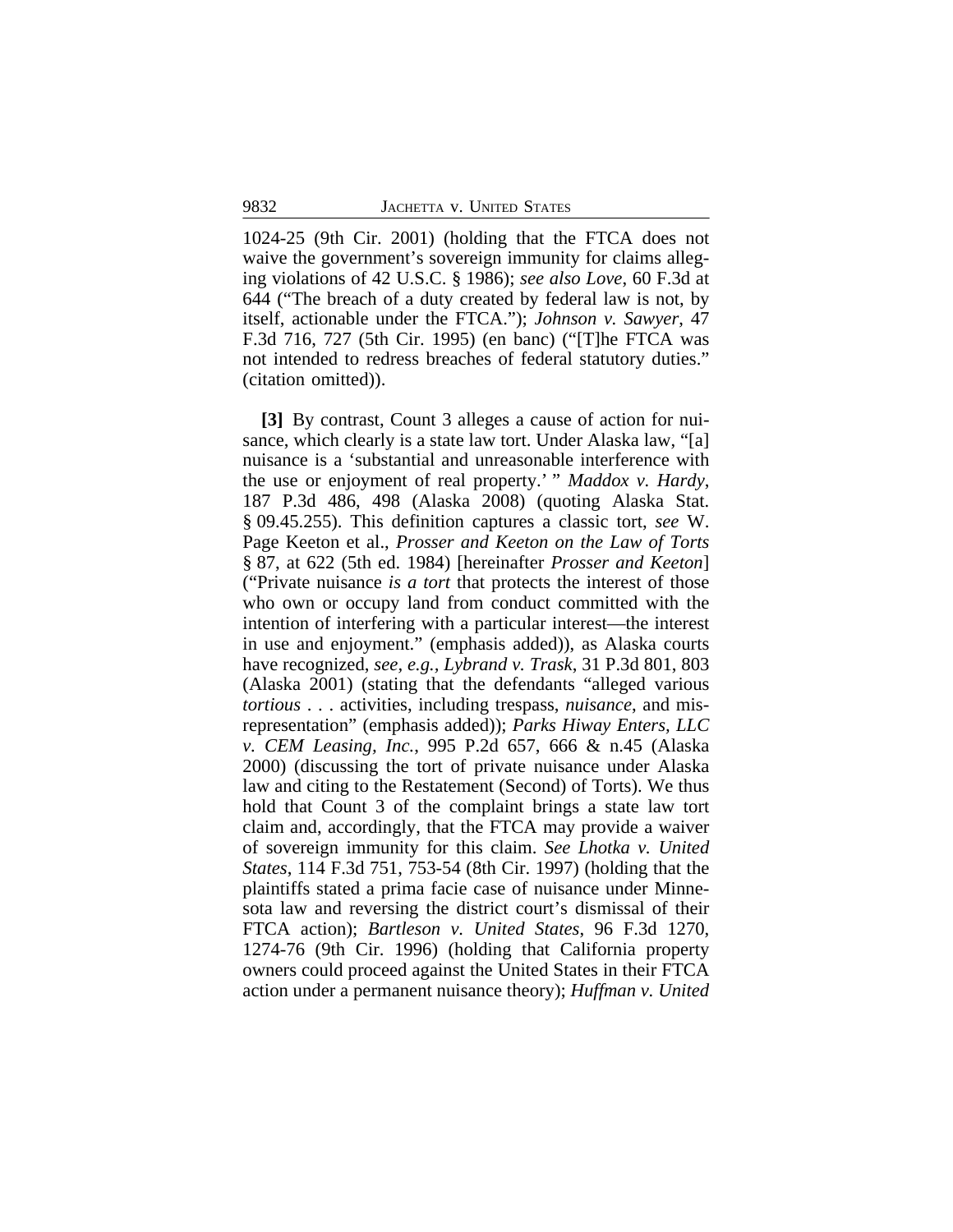*States*, 82 F.3d 703, 705-06 (6th Cir. 1996) (holding that genuine issues of fact precluded summary judgment in the plaintiff's FTCA action, which alleged a nuisance claim under Kentucky law).

**[4]** We now turn to Count 4, which brings a claim for breach of fiduciary duties. Under Alaska law, breach of fiduciary duty may be either a tort claim or a contract claim. Citing *Clemensen v. Providence Alaska Medical Center*, 203 P.3d 1148 (Alaska 2009), the district court concluded that Count 4 was a contract claim because "[t]he Alaska Supreme Court has held that where the injury suffered by a breach of fiduciary duty is economic, the claim sounds in contract, not in tort." With respect, the district court has misread *Clemensen*. *Clemensen* did not hold that the nature of the injury determines whether breach of fiduciary duty is a tort claim or a contract claim; rather, *Clemensen* held that "[w]hether a claim of breach of fiduciary duty sounds in tort or contract depends on the *source* of the fiduciary duty." *Id.* at 1151 n.12 (emphasis added).

**[5]** Under Alaska law, there are three possible sources of a fiduciary duty: (1) the fiduciary duty may be imposed by law independent of any contractual undertaking between the parties; (2) the fiduciary duty may be imposed by an explicit contractual promise; or (3) the fiduciary duty may be "implied by law as a result of a contractual undertaking" between the parties. *Shields v. Cape Fox Corp.*, 42 P.3d 1083, 1089-90 (Alaska 2002). In the first scenario, Alaska treats breach of fiduciary duty as a tort claim; in the second, as a contract claim; and in the third, as a hybrid claim, which Alaska treats as a contract claim for determining the governing statute of limitations and as a tort claim for determining the appropriate measure of damages. *See id.*; *see also Clemensen*, 203 P.3d at 1151 n.12. Because Jachetta's complaint does not reveal the existence of any contractual undertaking between Jachetta and the BLM—and the BLM does not claim that there is a contract—the only possible source of the fiduciary duty alleg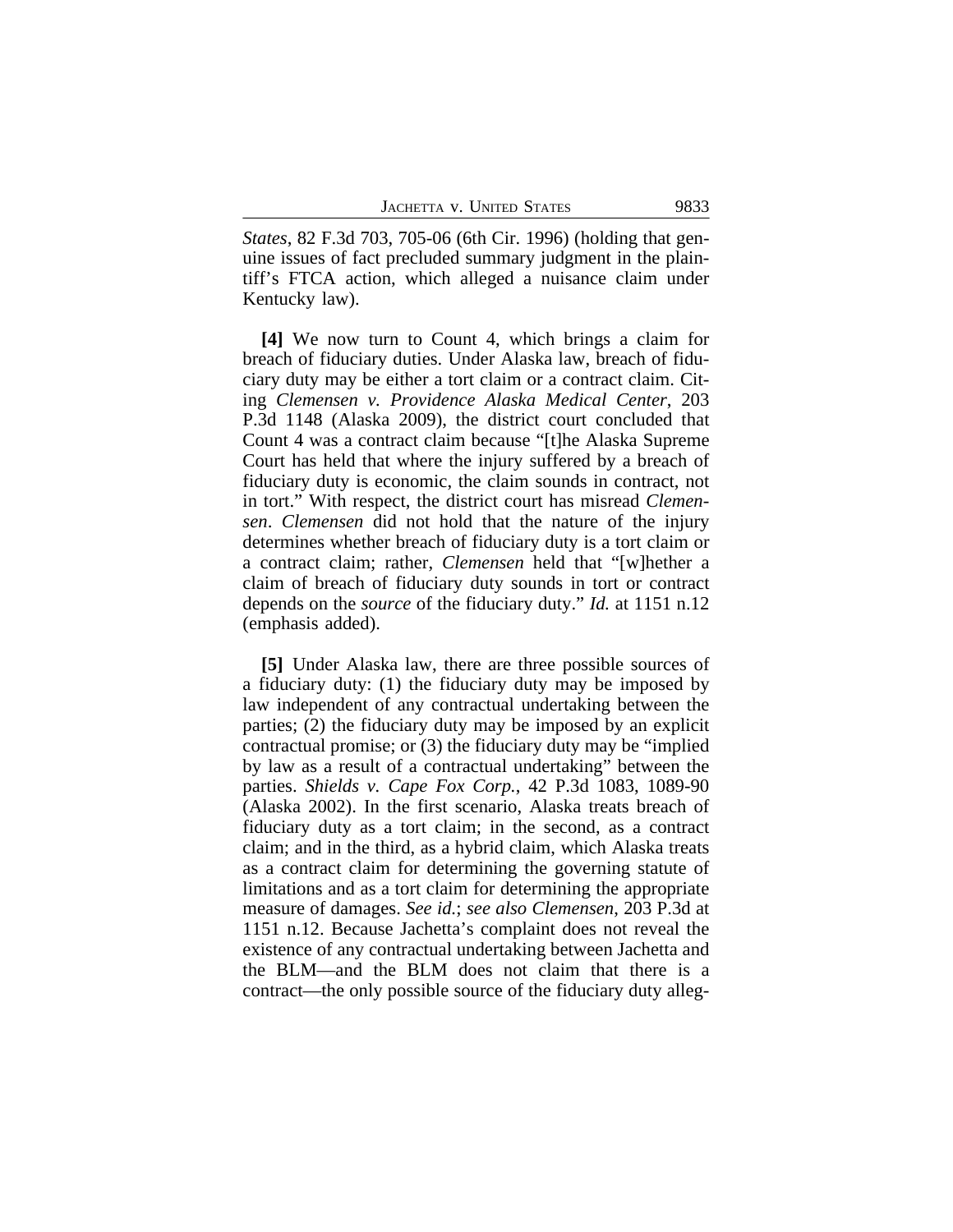edly owed by the BLM to Jachetta must arise out of statutory or common law. Thus, Jachetta's breach of fiduciary duties claim sounds in tort. *Accord J.C. Driskill, Inc. v. Abdnor*, 901 F.2d 383, 386 (4th Cir. 1990) ("A cause of action for breach of a duty imposed by statute or case law, and not by contract, is a tort action."); *FDIC v. Citizens Bank & Trust Co.*, 592 F.2d 364, 369 (7th Cir. 1979) ("Liability for breach of a duty imposed by statute or case law and not by contract is in tort."); *Prosser and Keeton* § 92, at 656 ("Obligations imposed by law are tort obligations."). And the FTCA may waive sovereign immunity for this claim. *See Marlys Bear Med. v. United States ex rel. Sec'y of Dep't of Interior*, 241 F.3d 1208, 1218 (9th Cir. 2001) (permitting an FTCA action in which the plaintiff brought a breach of fiduciary duty claim where Montana law allowed tort claims for breach of fiduciary duty regardless of the source of that duty).

Although Counts 1 through 5 of Jachetta's complaint clearly delineate causes of action for inverse condemnation, injunctive relief, nuisance, breach of fiduciary duties, and civil rights violations, Jachetta vigorously argues that his complaint states an additional cause of action for trespass and that trespass is a tort for which the FTCA waives sovereign immunity. Jachetta's argument fails for two reasons. First, his complaint never actually asserts a cause of action for trespass. *See O'Guinn v. Lovelock Corr. Ctr.*, 502 F.3d 1056, 1060 (9th Cir. 2007) ("[C]ourts should not undertake to infer in one cause of action when a complaint clearly states a claim under a different cause of action." (internal quotation marks omitted)). And, second, Jachetta never argued before the district court that his complaint brought a trespass claim against the BLM nor that the FTCA waived sovereign immunity for that claim. Because Jachetta failed to present his argument to the district court, it has been waived. *See Smith v. Marsh*, 194 F.3d 1045, 1052 (9th Cir. 1999).

2. 25 U.S.C. § 345

**[6]** Section 345 of Title 25 provides in part that "persons who are . . . entitled to an allotment of [Indian] land under any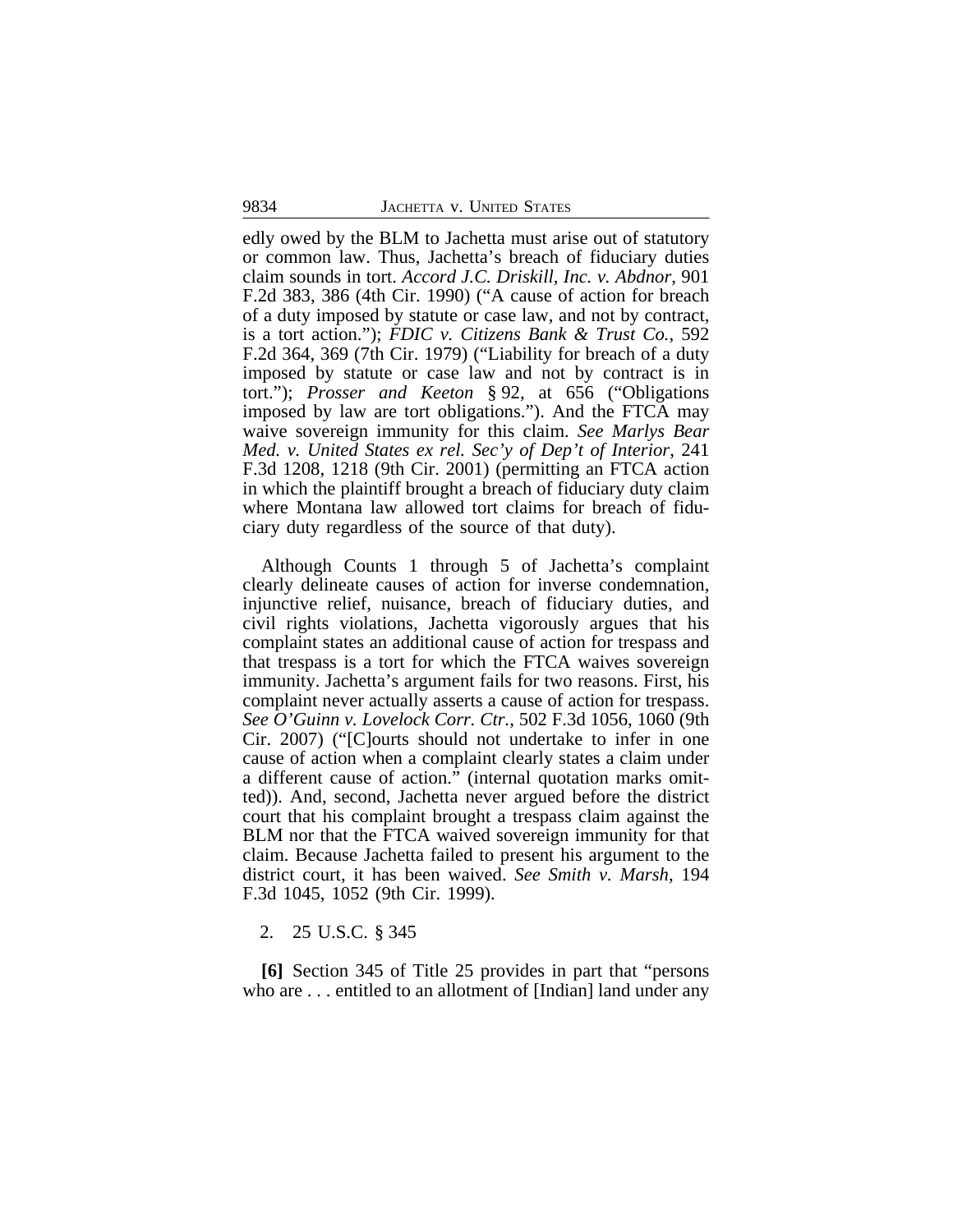law of Congress . . . may commence . . . [an] action, suit, or proceeding . . . in the proper district court." The district courts "are given jurisdiction" and "the United States [shall be] party defendant." 25 U.S.C. § 345.

**[7]** As interpreted by the Supreme Court, § 345 performs two functions. First, it confers jurisdiction to the district courts over two types of cases: those "seeking the issuance of an allotment" and those "involving the interests and rights of the Indian in his allotment . . . after he has acquired it." *United States v. Mottaz*, 476 U.S. 834, 845 (1986) (internal quotation marks omitted). And, second, it "waives the Government's immunity [but] only with respect to the former class of cases: those seeking an original allotment." *Id.* at 845-46; *see also Pinkham v. Lewiston Orchards Irrigation Dist.*, 862 F.2d 184, 187 (9th Cir. 1988) ("In *Mottaz*, the Supreme Court made clear that section 345 waives the government's immunity only with regard to . . . cases seeking an original allotment, and not those involving the interests and rights in an allotment after it has been acquired."). Here, it is undisputed that the BLM has already granted Jachetta an allotment for Parcel B. Accordingly, Jachetta's action cannot be an "action[ ] *for* [an] allotment[ ]" and § 345 cannot waive the BLM's sovereign immunity. *Mottaz*, 476 U.S. at 846 (internal quotation marks omitted). To the extent Jachetta identifies 28 U.S.C. § 1353 as yet another source of an alleged waiver of the government's sovereign immunity, we need not analyze this source separately. We have held that "28 U.S.C. § 1353 is a recodification of the jurisdictional portion of § 345." *Scholder v. United States*, 428 F.2d 1123, 1126 n.2 (9th Cir. 1970).

Nevertheless, Jachetta attempts to bring his action within the scope of § 345's limited waiver of sovereign immunity by arguing that, "under a bundle of sticks theory of property law, his allotment has not been fully conveyed to him" because Parcel B is missing "rock, sand, and gravel, the essence of the surface estate." Jachetta's argument, however, does not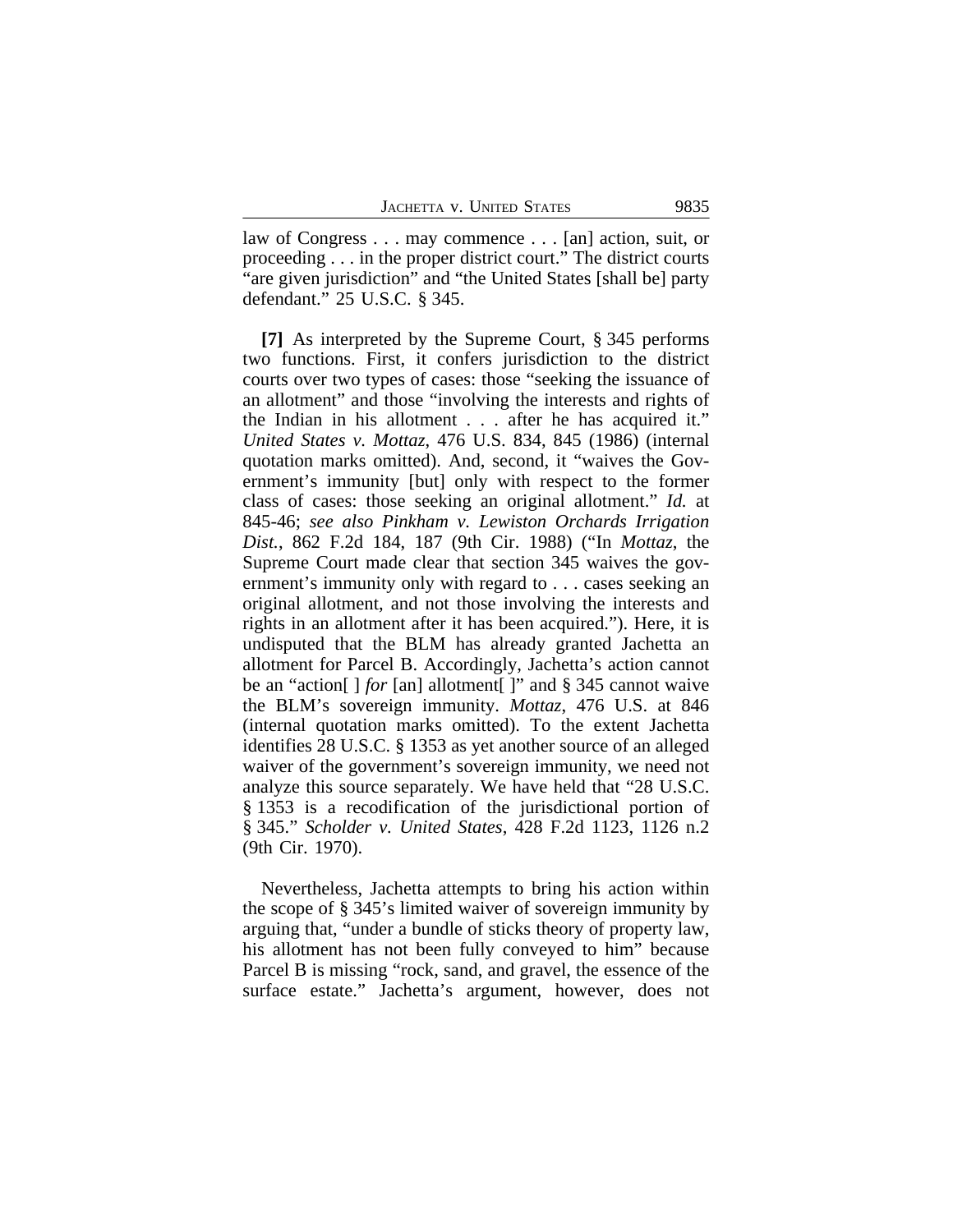change the fact that he has been issued his allotment for Parcel B and that his complaint seeks only injunctive and monetary relief for the condition in which the allotment was conveyed to him rather than the issuance of an allotment. As the district court explained, Jachetta "has been issued his full allotment; his complaint centers around use of the allotment that he had not authorized."

3. 25 U.S.C. § 357

**[8]** Though 25 U.S.C. § 357 provides a limited waiver of sovereign immunity, this statute does not waive the BLM's sovereign immunity in this case. Section 357 allows a state to condemn "[l]ands allotted in severalty to Indians . . . for any public purpose under the laws of the State or Territory where located in the same manner as land owned in fee may be condemned" and specifies that "the money awarded as damages shall be paid to the allottee." 25 U.S.C. § 357. When a state brings formal condemnation proceedings to acquire an Indian allotment, the United States is an indispensable party to that action because the United States remains "the owner of the fee of the Indian allotted lands and holds the same in trust for the allottees." **<sup>1</sup>** *Minnesota v. United States*, 305 U.S. 382, 386 (1939). If the United States is not a party to the action, any judicial decision condemning the land "has no binding effect," so "the United States may sue to cancel the judgment and set aside the conveyance made pursuant thereto." *Id.* at 386 n.1.

**[9]** Because § 357 permits condemnation actions that cannot effectively proceed absent the United States, § 357 waives

<sup>&</sup>lt;sup>1</sup>Once the Secretary of the Interior approves an Indian allotment application, the United States holds the allotted land in trust for 25 years "for the sole use and benefit of the Indian [allottee]." 25 U.S.C. § 348. At the end of this period, the United States must convey the allotment "in fee, discharged of said trust and free of all charge or incumbrance whatsoever" to the allottee. *Id.*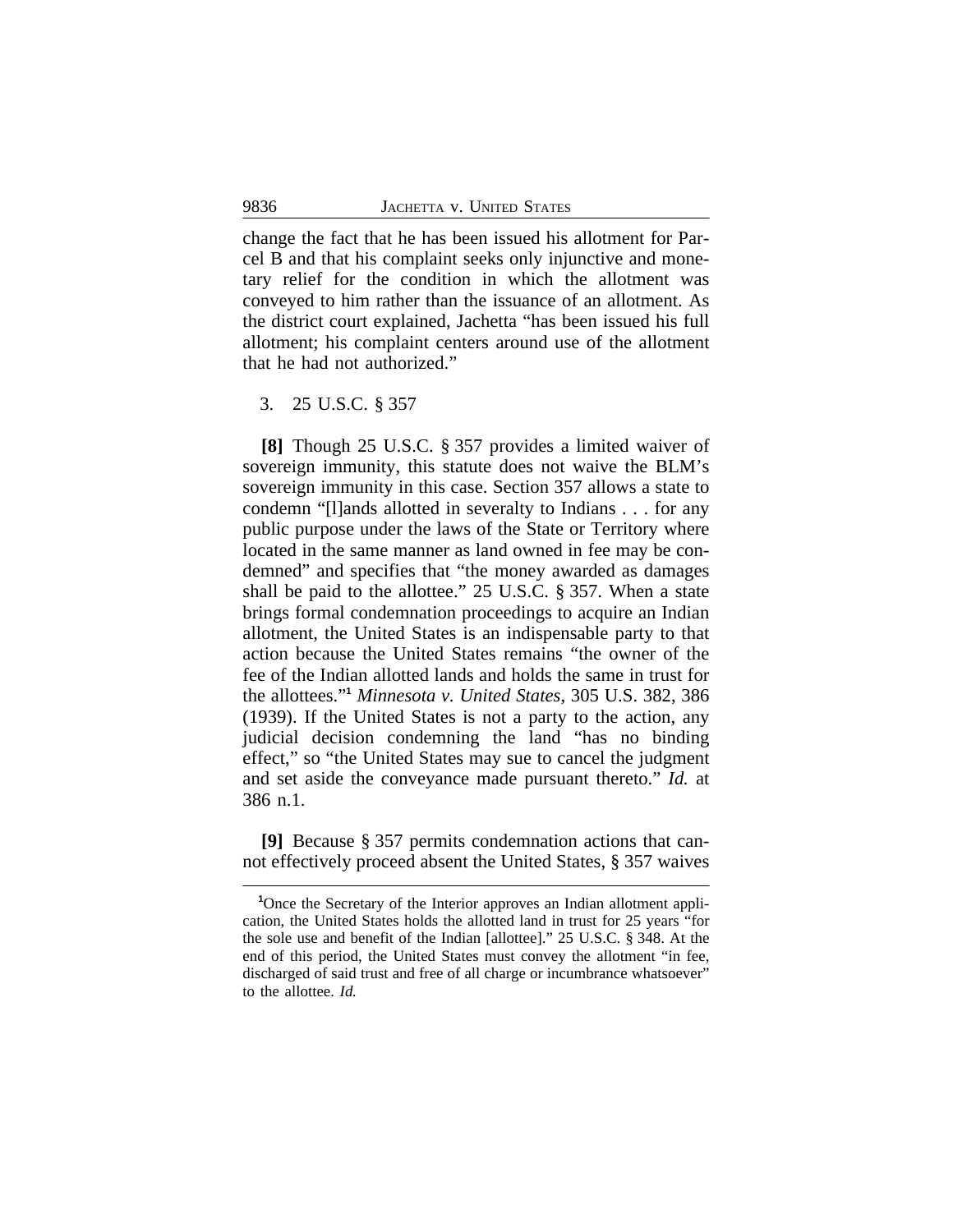the government's sovereign immunity. *See Minnesota*, 305 U.S. at 388 ("It is true that authorization to condemn confers by implication permission to sue the United States."). But this waiver extends only to those actions that § 357 authorizes: formal condemnation proceedings in which *a state* seeks to acquire Indian allotments for a public purpose in exchange for monetary compensation. Jachetta, however, brings an inverse condemnation action, which § 357 does not authorize. As the Supreme Court has explained, "the term 'condemned' [in § 357] refers not to an action by a landowner to recover compensation for a taking, but to a formal condemnation proceeding instituted by the condemning authority." *United States v. Clarke*, 445 U.S. 253, 258 (1980). Because Jachetta is not subject to a formal condemnation proceeding, § 357 does not waive the BLM's sovereign immunity in this case. *Cf. Dry Creek Lodge, Inc. v. United States*, 515 F.2d 926, 930 (10th Cir. 1975) ("If it could be said that there was a waiver contained in  $\lceil \S \rceil$  357 . . . it would extend only to condemnations for public purpose.").

## 4. 28 U.S.C. § 1343(a)(3)

**[10]** Title 28 U.S.C. § 1343(a)(3) grants district courts original jurisdiction over civil actions brought "[t]o redress the deprivation, under color of any State law . . . of any right, privilege or immunity secured by the Constitution of the United States or by any Act of Congress providing for equal rights of citizens or of all persons within the jurisdiction of the United States." Because we fail to see how this text can be construed as an unequivocally expressed waiver of the government's sovereign immunity, we hold that 28 U.S.C. § 1343(a)(3) does not waive sovereign immunity. *See Hughes v. United States*, 953 F.2d 531, 539 n.5 (9th Cir. 1992) ("[G]eneral jurisdictional statutes cannot . . . waive the government's sovereign immunity."); *Salazar v. Heckler*, 787 F.2d 527, 528-29 (10th Cir. 1986) (holding that a similar subsection, 28 U.S.C. § 1343(a)(4), does not waive the government's sovereign immunity); *cf. Blatchford v. Native Vill. of*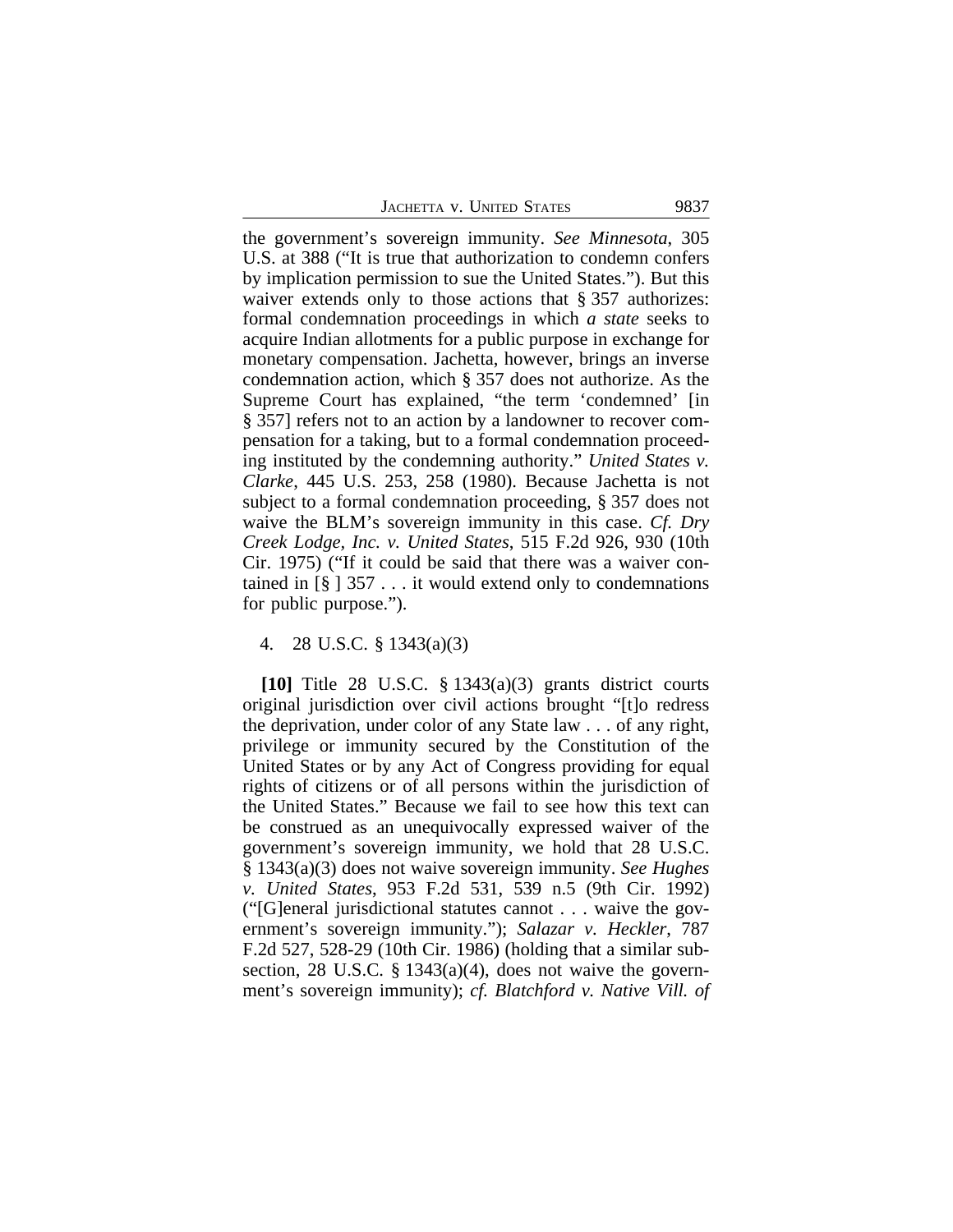*Noatak*, 501 U.S. 775, 786 (1991) (holding that the jurisdictional statute 28 U.S.C. § 1362 "does not reflect an 'unmistakably clear' intent to abrogate [state sovereign] immunity, made plain 'in the language of the statute' ").

### 5. 42 U.S.C. §§ 1983 and 1985

**[11]** Lastly, to the extent Jachetta argues that 42 U.S.C. §§ 1983 and 1985 waive the BLM's sovereign immunity, we disagree. We find no evidence in either statute that Congress intended to subject federal agencies to § 1983 and § 1985 liability. To the contrary, §§ 1983 and 1985 impose liability upon a "person," and a federal agency is not a "person" within the meaning of these provisions. *See Hindes v. FDIC*, 137 F.3d 148, 158 (3d Cir. 1998) ("We find no authority to support the conclusion that a federal agency is a 'person' subject to section 1983 liability, whether or not in an alleged conspiracy with state actors."); *Hoffman v. HUD*, 519 F.2d 1160, 1165 (5th Cir. 1975) ("[A] federal agency is . . . excluded from the scope of section 1983 liability."); *Accardi v. United States*, 435 F.2d 1239, 1241 (3d Cir. 1970) ("The United States and other governmental entities are not 'persons' within the meaning of Section 1983.").

## B. *State Sovereign Immunity*

**[12]** The Eleventh Amendment bars an action by a private citizen against a state "unless Congress has abrogated state sovereign immunity under its power to enforce the Fourteenth Amendment or [the] state has waived it." *Holley v. Cal. Dep't of Corr.*, 599 F.3d 1108, 1111 (9th Cir 2010). To abrogate a state's sovereign immunity under § 5 of the Fourteenth Amendment, Congress's intent must be "unequivocally expressed." *Tennessee v. Lane*, 541 U.S. 509, 517 (2004) (internal quotation marks omitted). Similarly, a state will be deemed to have waived its immunity "only where stated by the most express language or by such overwhelming implications from the text as will leave no room for any other reason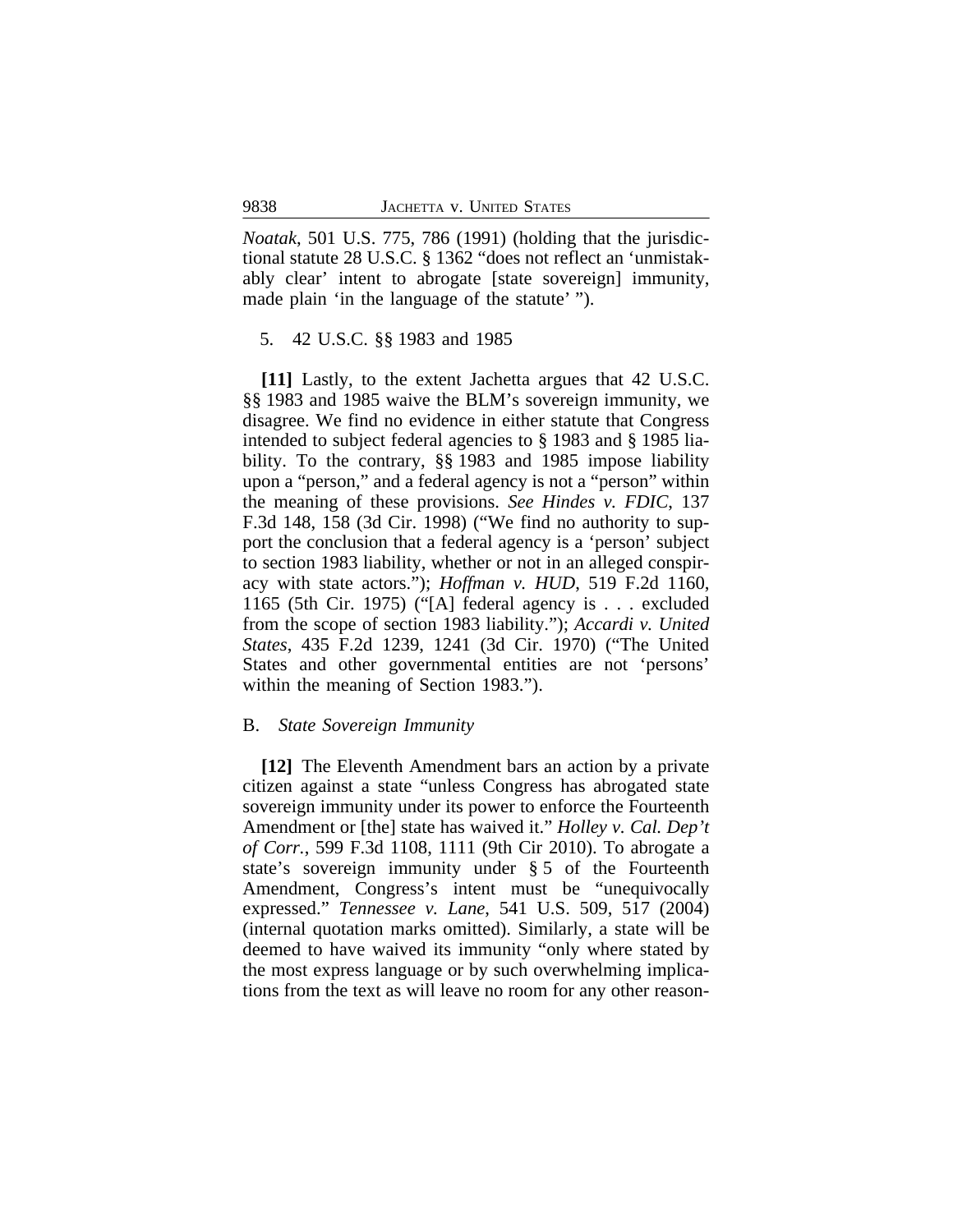able construction." *Edelman v. Jordan*, 415 U.S. 651, 673 (1974) (internal quotation marks and alteration omitted); *see also Sossamon v. Texas*, 131 S. Ct. 1651, 1658 (2011) ("A State's consent to suit must be 'unequivocally expressed' in the text of the relevant statute . . . [and] may not be implied." (citations omitted)).

Here, Jachetta argues that the Eleventh Amendment does not bar his action against Alaska because (1) the Eleventh Amendment does not bar an inverse condemnation action when the plaintiff lacks an alternative forum to pursue his constitutional claim; (2) the Eleventh Amendment does not apply to suits seeking the return of property; (3) 25 U.S.C. § 357 abrogates Alaska's Eleventh Amendment immunity; (4) Alaska has voluntarily waived its sovereign immunity by extracting gravel from Jachetta's allotment; (5) Alaska has waived its sovereign immunity by voluntarily choosing to participate in a federally funded scheme; and (6) Jachetta is suing on behalf of the United States. We address each argument in turn.

1. The Lack of an Alternative Forum for Takings Claims

**[13]** Jachetta argues that the Eleventh Amendment cannot bar an inverse condemnation action where, as here, the plaintiff lacks an alternative forum to pursue his constitutional claim. We have held that the Eleventh Amendment bars inverse condemnation actions brought against a state in federal court. *Seven Up Pete Venture v. Schweitzer*, 523 F.3d 948, 955 (9th Cir. 2008). However, we have also held that although the Eleventh Amendment bars such actions in *federal court*, "sovereign immunity may not stand in the way of recovery in *state court*" because of the "self-executing" character of the Takings Clause. *Id.* at 954 (emphasis added). "[S]tate courts must . . . be available to adjudicate claims brought under the federal Takings Clause . . . . [T]his constitutionally enforced remedy against the States in state courts can comfortably co-exist with the Eleventh Amendment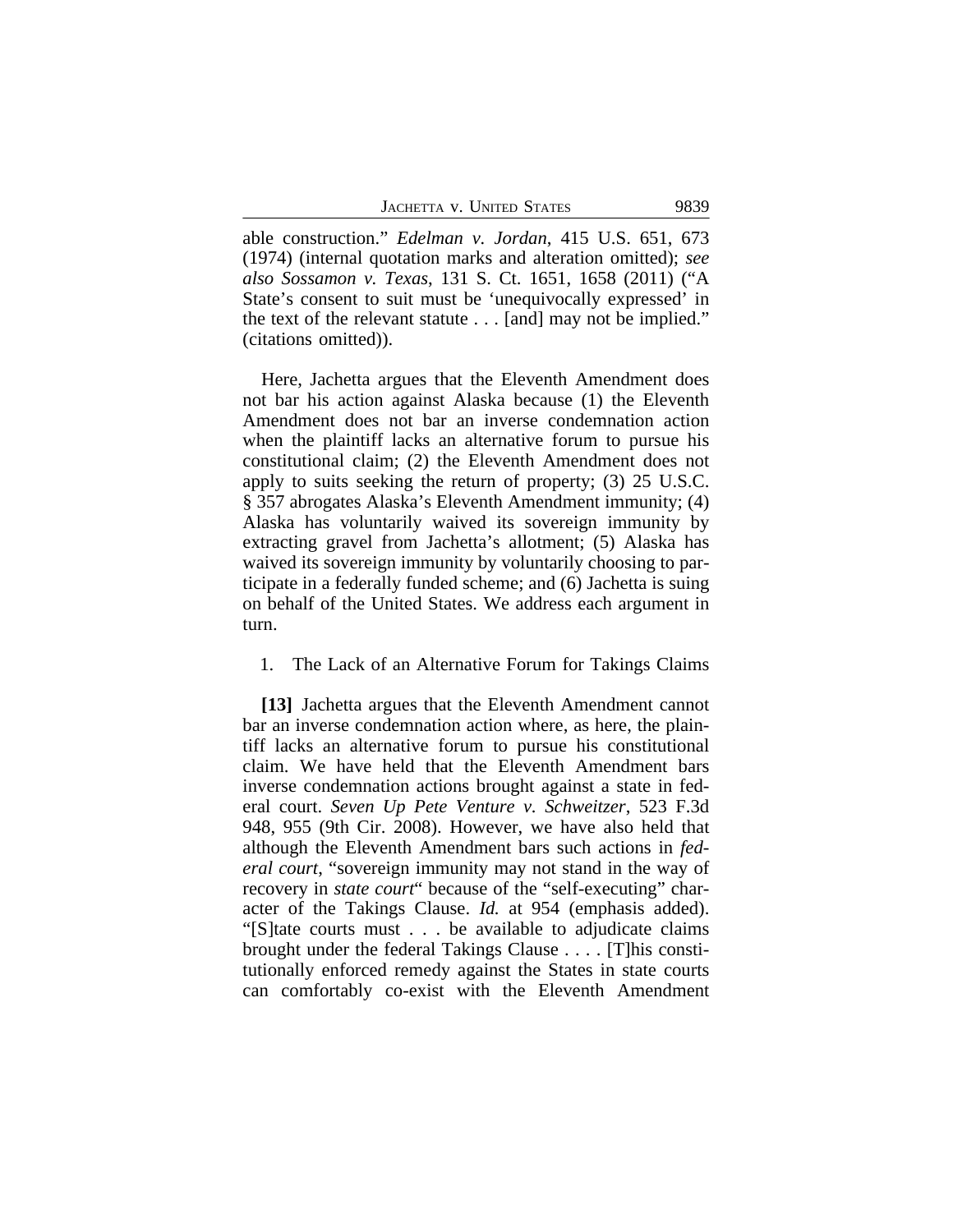immunity of the States from similar actions in federal court." *Id.* at 954-55; *see also DLX, Inc. v. Kentucky*, 381 F.3d 511, 528 (6th Cir. 2004) ("[W]here the Constitution requires a particular remedy, such as . . . through the Takings Clause . . . , the state is required to provide that remedy in its own courts, notwithstanding sovereign immunity."); *Manning v. N.M. Energy, Minerals & Natural Res. Dep't*, 144 P.3d 87, 95 (N.M. 2006) ("[T]he Takings Clause creates a cause of action against a state which is actionable in state court and to which the state may not assert immunity."); *SDDS, Inc. v. State*, 650 N.W.2d 1, 9 (S.D. 2002) ("[T]he Eleventh Amendment will not immunize states from compensation specifically required by the Fifth Amendment."). Relying on this latter holding, Jachetta argues that if the Eleventh Amendment bars his inverse condemnation action in federal court, he will have no judicial forum in which to pursue his self-executing takings claim. That is so, Jachetta asserts, because his inverse condemnation action requires the adjudication of competing rights in Indian allotments, something that only federal courts may do.

We acknowledge the possibility that if Jachetta brings his inverse condemnation action in state court, that court may dismiss the action for lack of subject matter jurisdiction. Congress granted jurisdiction to certain states, including Alaska, "over civil causes of action between Indians or to which Indians are parties which arise in . . . Indian country." 28 U.S.C. § 1360(a). However, Congress reserved for the federal courts jurisdiction over questions involving "the ownership or right to possession" of property that "belong[s] to any Indian" and "that is held in trust by the United States or is subject to a restriction against alienation imposed by the United States." *Id.* § 1360(b). As interpreted by the Alaska Supreme Court, § 1360(b) deprives state courts of jurisdiction over actions in which they "would have to resolve competing interests to Native allotment land." *Foster v. State*, 34 P.3d 1288, 1291 (Alaska 2001); *see also Heffle v. State*, 633 P.2d 264, 269 (Alaska 1981).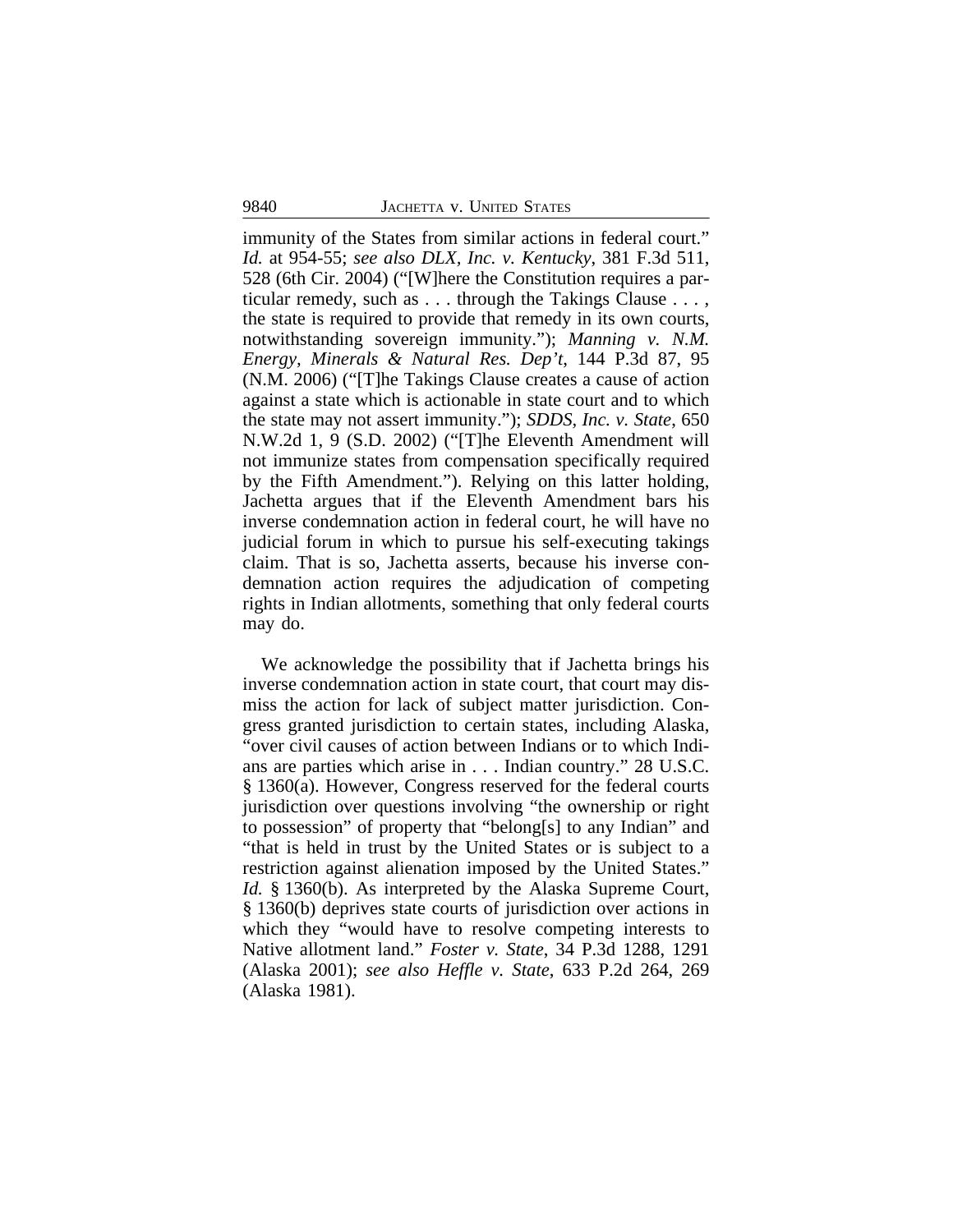| JACHETTA V. UNITED STATES<br>9841 |
|-----------------------------------|
|-----------------------------------|

Here, Alaska argues that it was authorized to remove gravel from Parcel B under a federal permit that it was issued in 1968, three years before Jachetta filed his allotment application. Jachetta replies that, even though he applied for his Native allotment in 1971, his interest in Parcel B relates back to 1960, when he first occupied the land, and trumps any interest Alaska may have acquired by virtue of a federal permit in 1968. Though we have no occasion to address the merits of these contentions, we acknowledge that Jachetta's inverse condemnation action may require the state court "to resolve competing interests to Native allotment land" and, accordingly, could be dismissed by Alaska courts for lack of subject matter jurisdiction. *Foster*, 34 P.3d at 1291.

**[14]** Nevertheless, we hold that Jachetta's remedy lies in state court. Of the two possible fora in which Jachetta can bring his inverse condemnation claim, the federal forum is clearly unavailable to him. *See Seven Up Pete*, 523 F.3d at 955 ("[E]very court of appeals to have faced this question has . . . held that the Eleventh Amendment bars Fifth Amendment reverse condemnation claims brought in federal district court."). Accordingly, Jachetta must file his inverse condemnation action against Alaska in state court and afford that court an opportunity to address the interplay between 28 U.S.C. § 1360(b) and the constitutionally mandated remedy for Takings Clause violations. At that point, the state court can decide whether § 1360(b) deprives it of jurisdiction over Jachetta's inverse condemnation claim and, if it does so, whether § 1360(b) is constitutional in light of the selfexecuting nature of the Takings Clause. If the state court nevertheless dismisses Jachetta's action for lack of jurisdiction, Jachetta can then seek review in the United States Supreme Court.

2. The Eleventh Amendment and Suits Seeking the Return of Property

Jachetta argues that his case falls within the *United States v. Lee*, 106 U.S. 196 (1882), and *Malone v. Bowdoin*, 369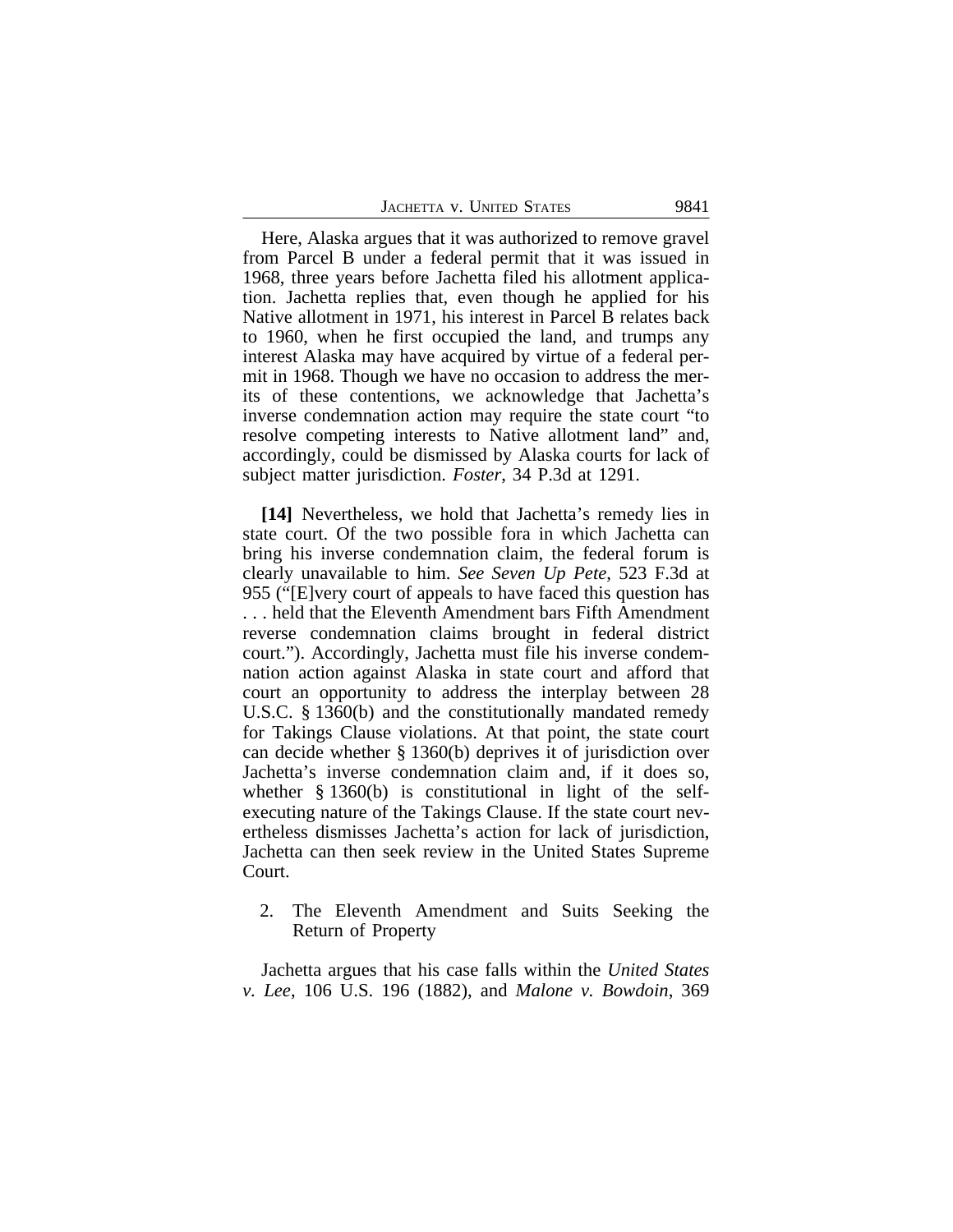U.S. 643 (1962), exception to state sovereign immunity. Because Jachetta did not present this argument to the district court, it has been waived. *See Smith*, 194 F.3d at 1052.

But in any event, Jachetta's argument lacks merit. Under *Lee* and *Malone*, the Eleventh Amendment does not bar "suits in which a plaintiff asserts a claim for return of his property . . . if the claim . . . [is] based on the public official having acted beyond his statutory authority . . . or [if] the plaintiff's theory [is] that the action leading to the government's possession of the property was constitutionally infirm." *Taylor v. Westly*, 402 F.3d 924, 933 (9th Cir. 2005). Here, however, Jachetta does not seek the return of his property—i.e., the gravel extracted from his allotment. Rather, he seeks monetary compensation from the State equivalent to the fair market value of the gravel. Accordingly, the *Lee-Malone* exception to sovereign immunity does not apply to Jachetta's case. *See id.* at 935 (holding that the *Lee*-*Malone* exception does not apply when "the plaintiffs unquestionably [seek] money that belong[s] to the government, but to which the plaintiffs assert[ ] an entitlement").

3. 25 U.S.C. § 357

**[15]** Jachetta next argues that § 357 abrogates Alaska's Eleventh Amendment immunity. As we pointed out previously, § 357 provides that lands allotted to Indians "may be condemned [by the state] for any public purpose" the same as lands owned in fee on the condition that "the money awarded as damages shall be paid to the allottee." 25 U.S.C. § 357. "Congress, using its authority to enforce by legislation the provisions of the . . . Fourteenth Amendment, can 'abrogate' Eleventh Amendment . . . immunity by expressing its intent to do so with sufficient clarity." *Taylor*, 402 F.3d at 930. "The requirement of a clear statement in the text of the statute ensures that Congress has specifically considered state sovereign immunity and has intentionally legislated on the matter." *Sossamon*, 131 S. Ct. at 1661. On its face, § 357 contains no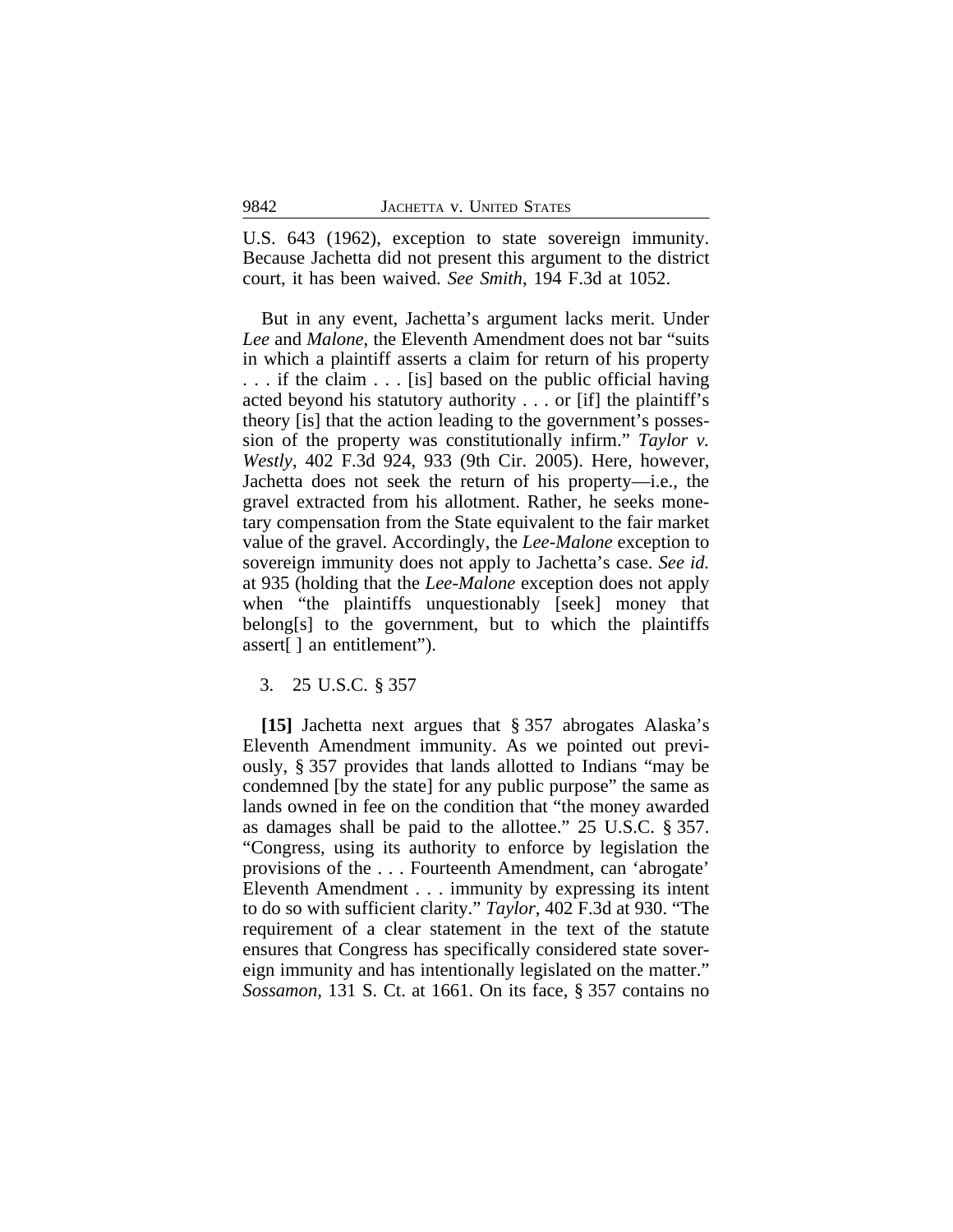| JACHETTA V. UNITED STATES |  | 9843 |
|---------------------------|--|------|
|                           |  |      |

clear statement indicating Congress's desire to abrogate a state's sovereign immunity. Indeed, the statute addresses only the ability of a state to bring an action in condemnation and says nothing about the ability of others to sue that state. Additionally, as we have previously explained, the Supreme Court has held that, although § 357 authorizes formal condemnation proceedings by states, it does not authorize inverse condemnation actions by landowners to recover just compensation. *See Clarke*, 445 U.S. at 255-58. Under these circumstances, we cannot conclude that § 357 "explicitly and by clear language indicate[s] on its face an intent to sweep away the immunity of the States." *Quern v. Jordan*, 440 U.S. 332, 345 (1979); *see also Sossamon*, 131 S. Ct. at 1661 ("Without such a clear statement from Congress and notice to the States, federal courts may not step in and abrogate state sovereign immunity.").

4. Alaska's Extracting Gravel from Jachetta's Allotment

Jachetta summarily argues, without any citation to authority, that Alaska has voluntarily waived its sovereign immunity by accepting the benefits of Jachetta's allotment—i.e., by extracting gravel from Parcel B. This argument fails because extracting gravel from Parcel B is not a clear declaration by Alaska that it consents to be sued. *See Sossamon*, 131 S. Ct. at 1658 ("Only by requiring [a] clear declaration by the State can we be certain that the State in fact consents to suit." (internal quotation marks omitted)).

5. Alaska's Participation in the Construction of the Trans-Alaska Pipeline

Jachetta next argues that Alaska has waived its sovereign immunity by voluntarily choosing to participate in a federal project—the Trans-Alaska Pipeline. Specifically, Jachetta claims that Alaska's consent to suit derives from 43 U.S.C. § 1652(e), which, according to Jachetta, conditions Alaska's participation in the construction of the pipeline on a waiver of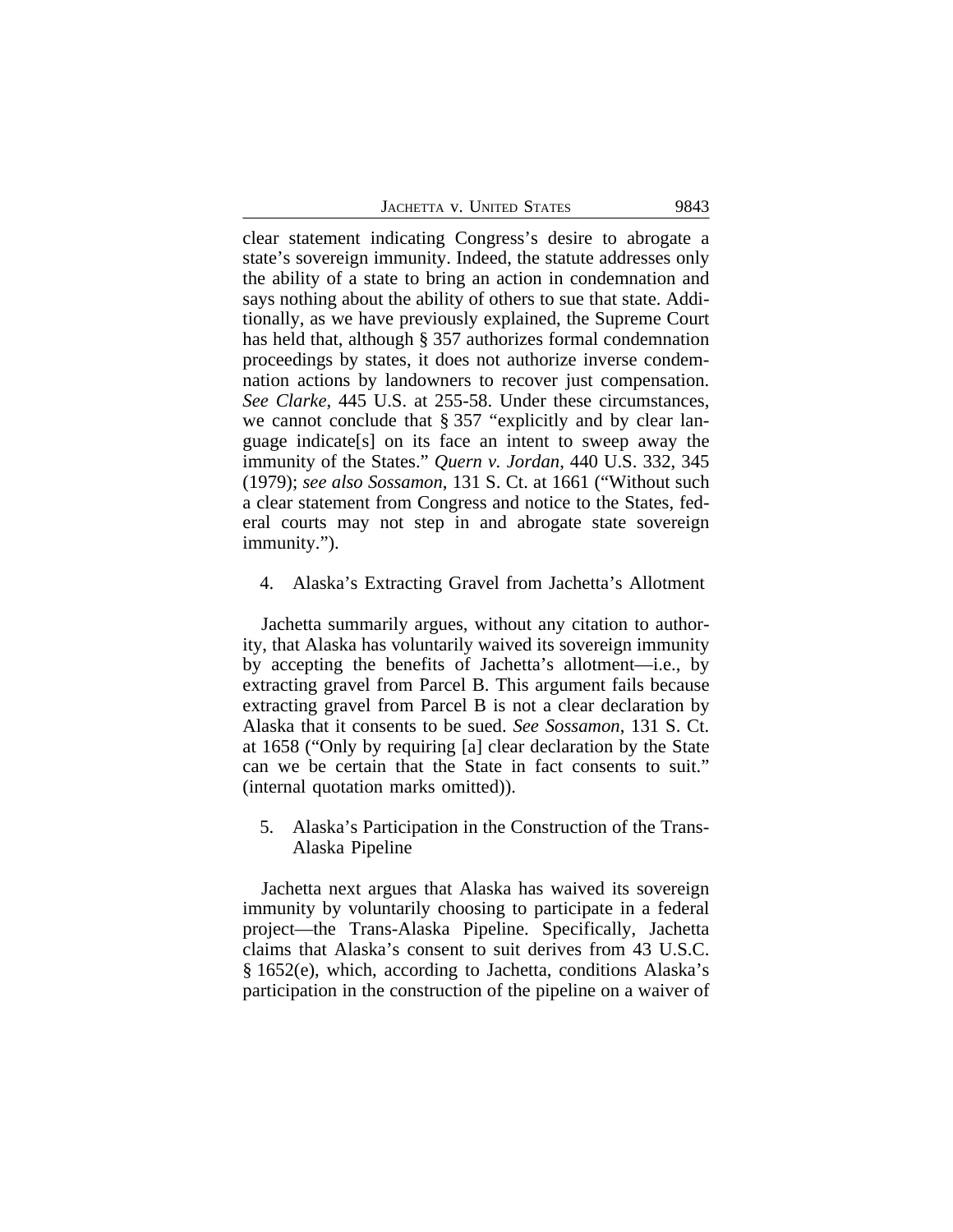its Eleventh Amendment immunity. The statute does not support Jachetta's assertion. Section 1652(e) authorizes federal officers and agencies "to amend or modify any right-of-way, permit, lease, or other authorization issued under [Title 43, Chapter 34]" when "necessary to protect the public interest." Jachetta fails to explain how this language "unequivocally expresse[s]" Congress's desire to condition Alaska's participation in the construction of the pipeline on its consent to suit in federal court. *See Coll. Sav. Bank v. Fla. Prepaid Postsecondary Educ. Expense Bd.*, 527 U.S. 666, 676 (1999) (citation omitted).

**[16]** Nevertheless, Jachetta argues that his case is similar to *Islander East Pipeline Company, LLC v. Connecticut Department of Environmental Protection*, 482 F.3d 79 (2d Cir. 2006), where the Second Circuit held that Connecticut's voluntary participation in a federally regulated scheme waived the state's Eleventh Amendment immunity. In *Islander East*, however, the Natural Gas Act of 1938 specifically provided for "original and exclusive jurisdiction [in the court of appeals] over any civil action for the review of an order or action of a . . . State administrative agency acting pursuant to Federal law to issue, condition, or deny any permit, license, concurrence, or approval." *Id.* at 85. In light of this provision, the state "d[id] not dispute that by accepting a role as deputized regulator [in the federally regulated scheme], a state agrees to waive its immunity from suit." *Id.* at 90. By contrast, Jachetta fails to identify any similar statutory provision conditioning Alaska's participation in the construction of the Trans-Alaska Pipeline on Alaska's waiver of its sovereign immunity. Accordingly, Alaska's participation in this federally regulated scheme does not waive its sovereign immunity. *See Sossamon*, 131 S. Ct. at 1661 (rejecting the argument that recipients of federal funding are on notice that they are subject to suits for monetary damages); *Edelman*, 415 U.S. at 673 ("The mere fact that a State participates in a program through which the Federal Government provides assistance for the operation by the State of a system of public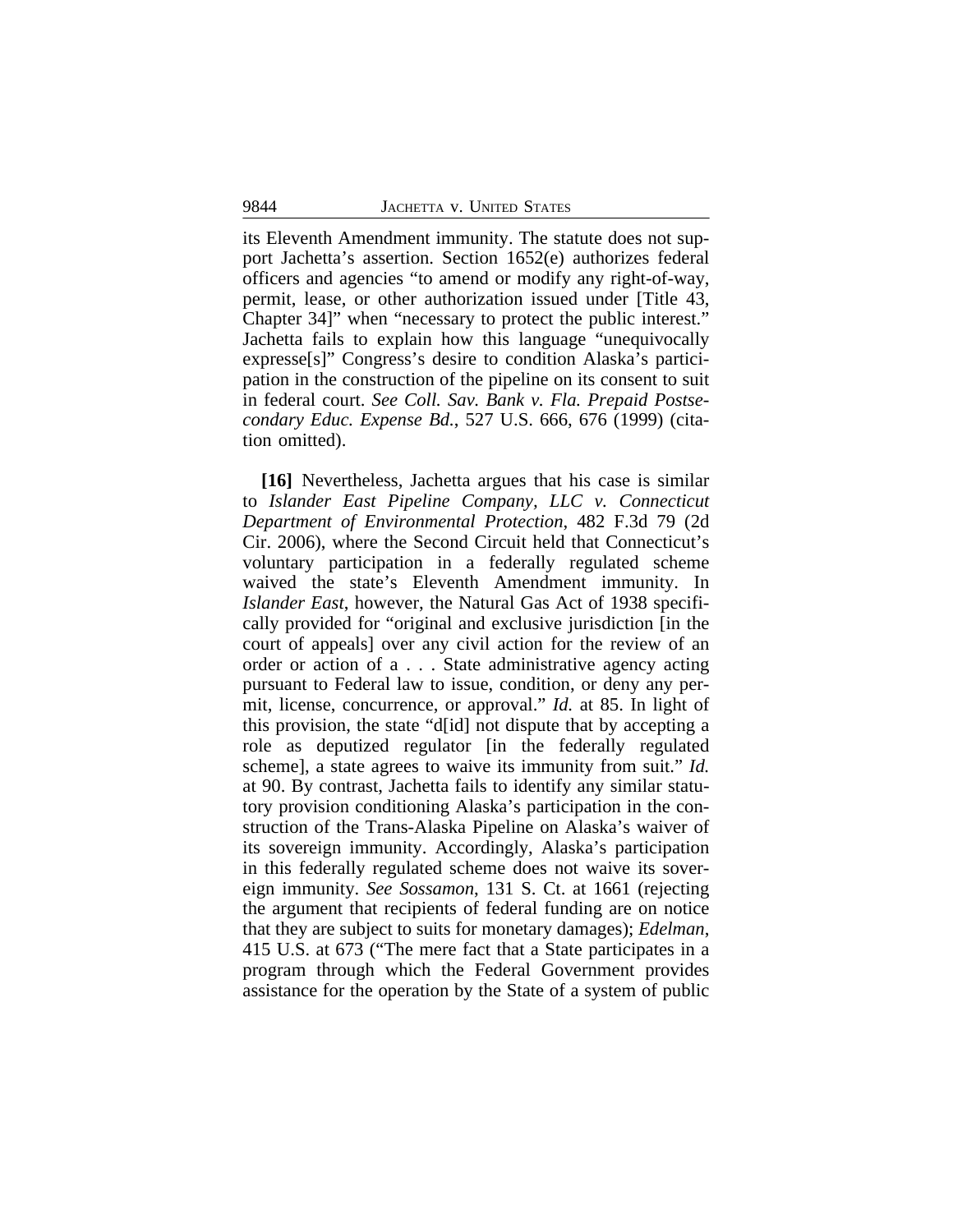aid is not sufficient to establish consent on the part of the State to be sued in the federal courts.").

6. Suing on Behalf of the United States

Jachetta next argues that the Eleventh Amendment does not bar his action against Alaska because he is suing on behalf of the United States. Because the Eleventh Amendment does not bar suits by the United States government against a state, *see Monaco v. Mississippi*, 292 U.S. 313, 329 (1934), Jachetta contends the Eleventh Amendment cannot bar his action, which "assert[s] the government's pecuniary interest."

Jachetta has waived his argument both because he developed it for the first time in his reply brief, *see Graves v. Arpaio*, 623 F.3d 1043, 1048 (9th Cir. 2010) (per curiam), and because he did not present it to the district court, *see Smith*, 194 F.3d at 1052.

In any event, his argument is unpersuasive. Not only has Jachetta failed to cite anything authorizing him to assert the government's interests against the State of Alaska, but the authority we have found actually undermines his case. Indeed, the Supreme Court has expressed doubt "that sovereign exemption *can* be delegated—even if one limits the permissibility of delegation . . . to persons on whose behalf the United States itself might sue." *Blatchford*, 501 U.S. at 785. That is so, the Court explained, because "[t]he consent, 'inherent in the convention,' to suit by the United States—at the instance and under the control of responsible federal officers—is not consent to suit by anyone whom the United States might select; and even consent to suit by the United States for a particular person's benefit is not consent to suit by that person himself." *Id.*

### **CONCLUSION**

We hold that federal sovereign immunity bars Jachetta's inverse condemnation, injunctive relief, and civil rights viola